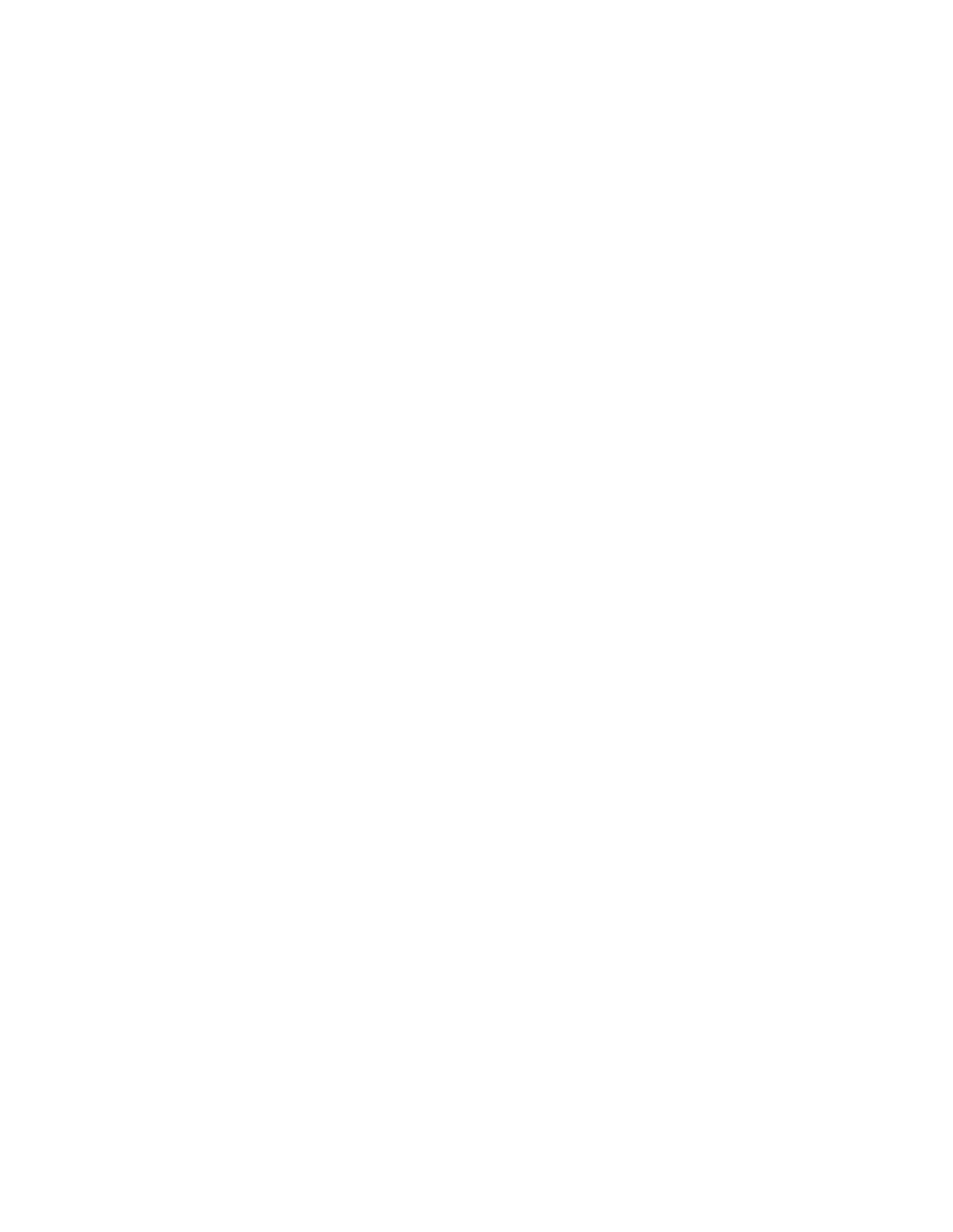# **Contents**

#### **Chapter 1: Getting Started**

- About Your Time Capsule
- About the AirPort Software
- What You Need to Get Started
- The Time Capsule Status Light

#### **Chapter 2: The Time Capsule on a Network**

- Using your Time Capsule to Create your Wireless Network
- Using Your Time Capsule on an Existing Wireless Network

#### **Chapter 3: Setting Up Your Time Capsule**

- Using AirPort Utility
- Creating a New Wireless Network
- Configuring and Sharing Internet Access
- Allowing Wireless Clients to Access Your Network
- Setting Advanced Options
- Using Time Machine with Your Time Capsule
- **Chapter 4: Tips and Troubleshooting**
- If You Can't Connect to the Internet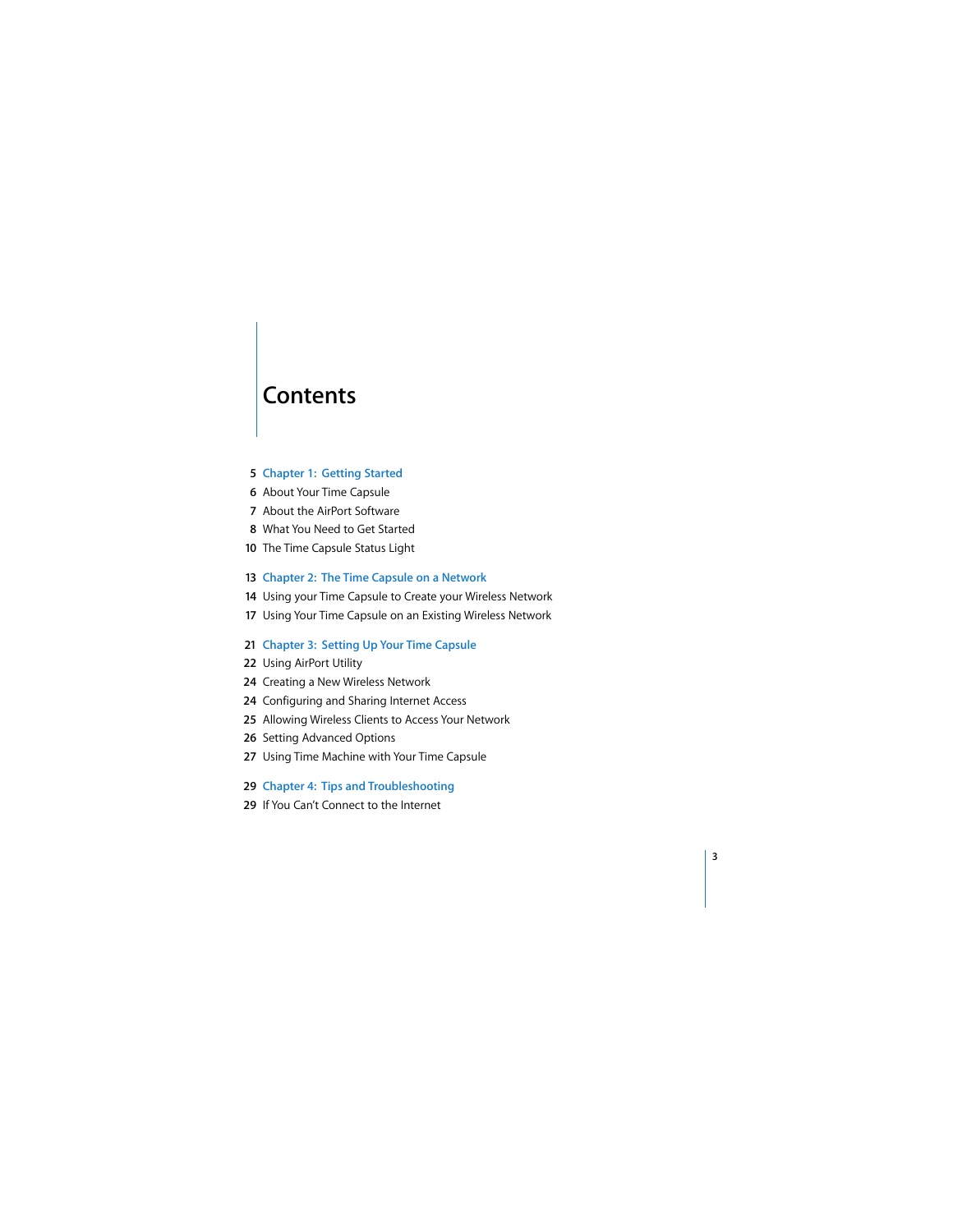- If You Forgot Your Network Password or Time Capsule Password
- If Your Time Capsule Isn't Responding
- If Your Time Capsule Status Light Flashes Amber
- If Your Printer Isn't Responding
- Updating AirPort Software
- Time Capsule Placement Considerations
- Items That Can Cause Interference with AirPort
- **Chapter 5: Learning More, Service, and Support**
- **Appendix: Time Capsule Specifications and Safety Guidelines**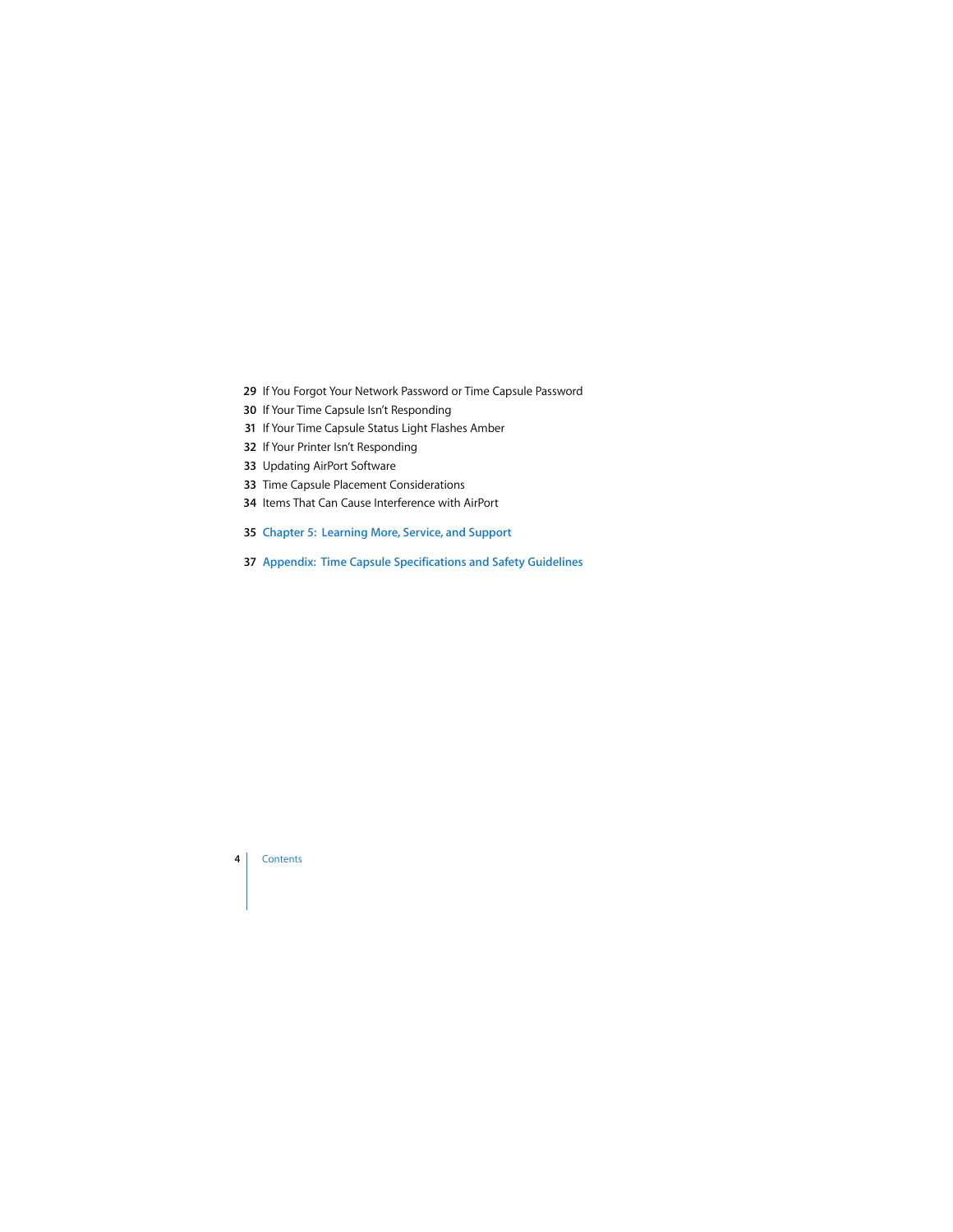# <span id="page-4-0"></span>**<sup>1</sup> Getting Started**

# **1**

# Congratulations on purchasing your Time Capsule. Read this guide to get started.

Time Capsule brings the simplicity of fully automated backup to your Wi-Fi network, without even plugging in a cable. With Time Machine in Mac OS X Leopard, it's easy and automatic to back up all the computers on your network to a single Time Capsule.

The Time Capsule is also a fully featured AirPort Extreme Base Station with 802.11n. So it creates your high speed Wi-Fi network in your home and shares your broadband Internet connection, as well as acting as a central location where you can wirelessly back up all of the computers on your network.

With your Time Capsule, you can:

- Use Time Machine in Mac OS X Leopard to back up all the computers on your wireless network, as well as computers connected to your Time Capsule using Ethernet.
- Create a wireless home network, and then connect to the Internet and share the connection with other computers and Wi-Fi devices, such as iPhone, iPod Touch, and Apple TV.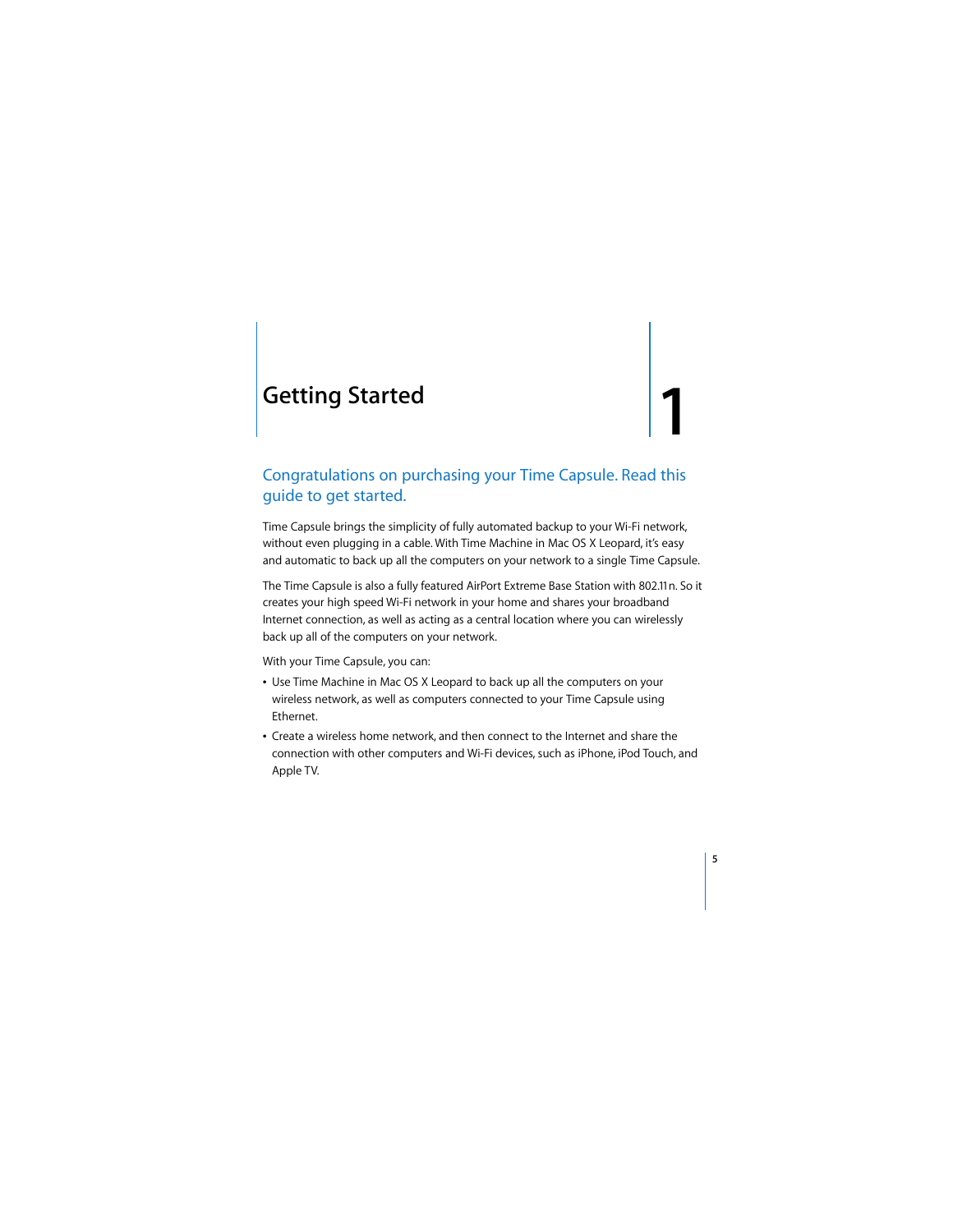- Connect your Time Capsule to your Ethernet network. Wireless-equipped Macintosh, Windows XP, or Windows Vista computers can then have access to an entire network without being connected by a cable.
- Â Connect a supported USB printer to your Time Capsule. Compatible computers on the AirPort network, both wireless and wired, can print to it.
- Connect an additional USB hard drive to your Time Capsule. Compatible computers on the AirPort network, both wireless and wired, can access information on the hard disk.
- Connect a USB hub to your Time Capsule, and then connect multiple USB devices, such as printers or hard disks. All computers on the network have access to those devices.

*Important:* Install AirPort Utility 5.3 from the CD that came with your Time Capsule and use it to set up your Time Capsule. Previous versions of AirPort Setup Assistant and AirPort Admin Utility are not compatible with the Time Capsule.

# <span id="page-5-0"></span>About Your Time Capsule

Your Time Capsule has five ports on the back:

- One 10/100/1000Base-T Gigabit Ethernet Wide Area Network (WAN) port for connecting a DSL or cable modem, or for connecting to an existing Ethernet network
- Three 10/100/1000Base-T Gigabit Ethernet Local Area Network (LAN) ports for connecting Ethernet devices, such as printers or computers, or for connecting to an existing Ethernet network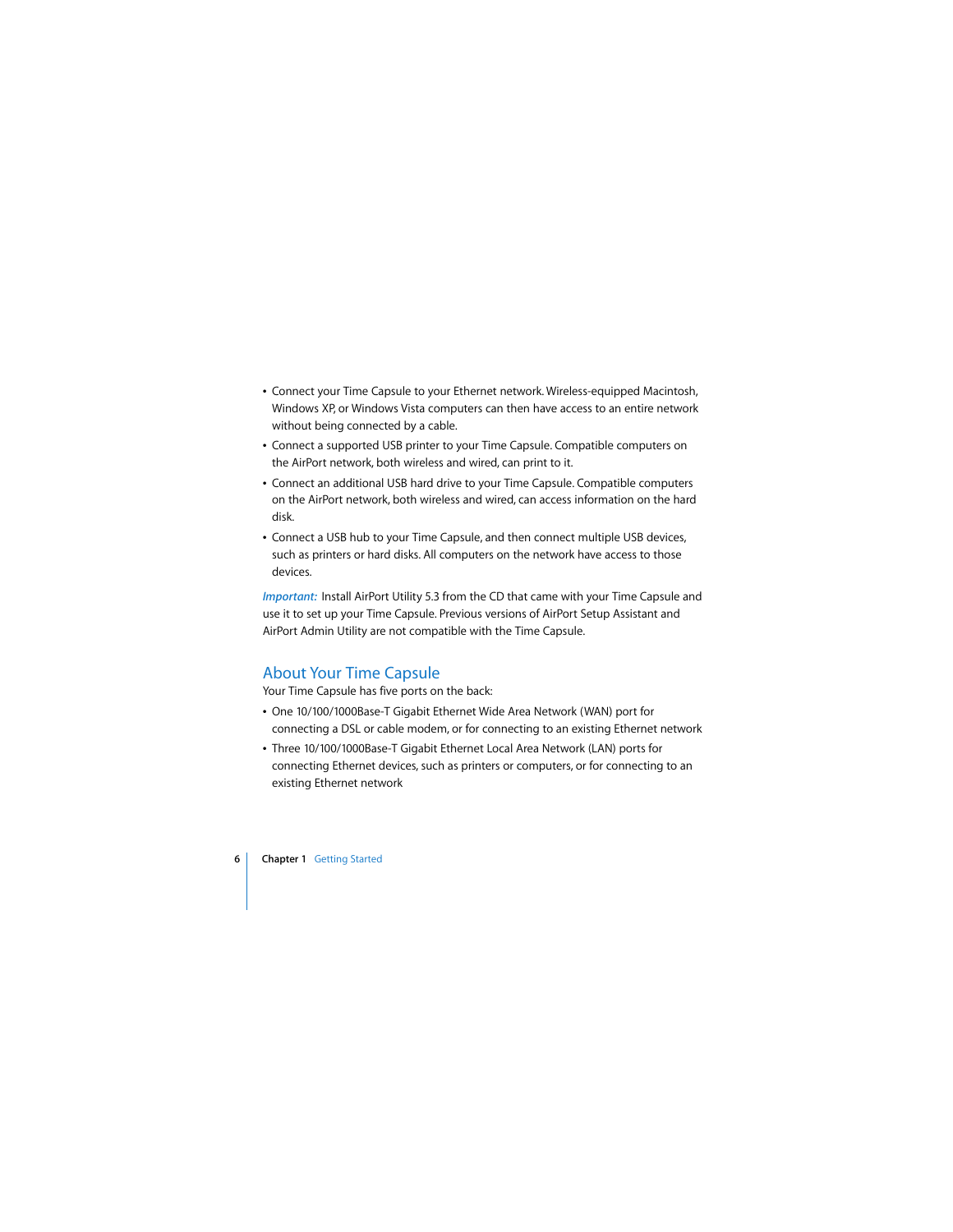• One USB port for connecting a compatible USB printer, hard drive, or hub for connecting several devices



The reset button next to the ports is used for troubleshooting your Time Capsule. The status light on the front shows the current status.

# <span id="page-6-0"></span>About the AirPort Software

Your Time Capsule works with AirPort Utility, included on the Time Capsule CD.

Install AirPort Utility and follow the instructions on the following pages to set up your Time Capsule and your AirPort wireless network.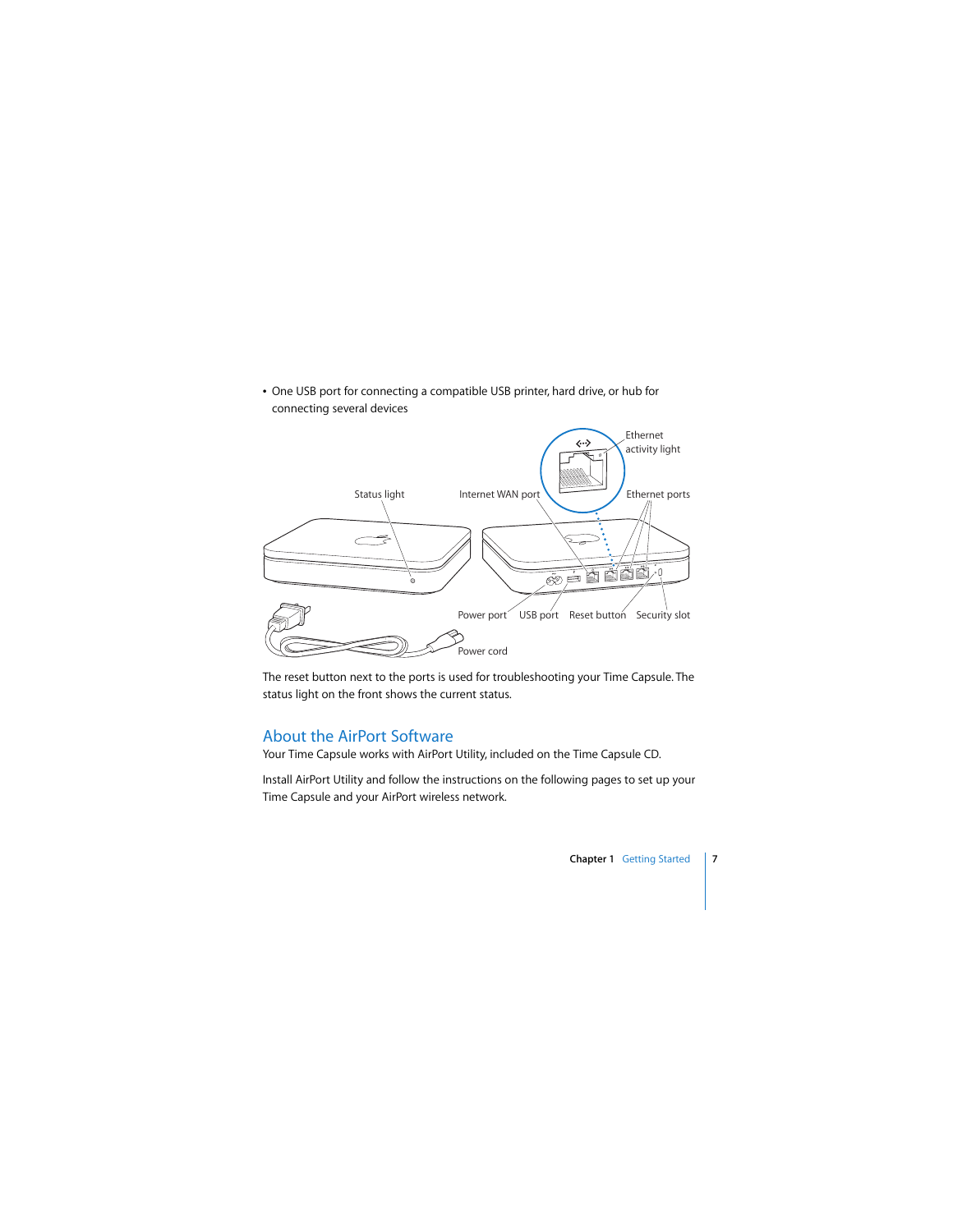*Note:* You must use AirPort Utility v5.3 to set up your Time Capsule. The Time Capsule is not compatible with previous versions of AirPort software.



#### **AirPort Utility**

AirPort Utility helps you set up your Time Capsule to create a wireless network, connect to the Internet, and share compatible USB printers and hard disks. You can also connect your Time Capsule to an existing AirPort Extreme wireless network to extend the range of your network.

AirPort Utility is also an advanced tool for setting up and managing the Time Capsule, AirPort Extreme, and AirPort Express Base Stations. Use it to manually adjust network, routing, and security settings and other advanced options.



#### **AirPort status menu**

Use the AirPort status menu in the menu bar to switch quickly between AirPort networks, monitor the signal quality of the current network, create a computer-tocomputer network, and turn AirPort on or off. The status menu is available on computers using Mac OS X.

# <span id="page-7-0"></span>What You Need to Get Started

To use your Time Capsule, you need a wireless-enabled computer that's compliant with IEEE 802.11a, 802.11b, or 802.11g standards, or with an IEEE 802.11n draft specification. To set up your Time Capsule, your computer must meet the requirements listed below.

*Note:* To use your Time Capsule with Time Machine in Mac OS X Leopard, you need to use Mac OS X v10.5.2 or later.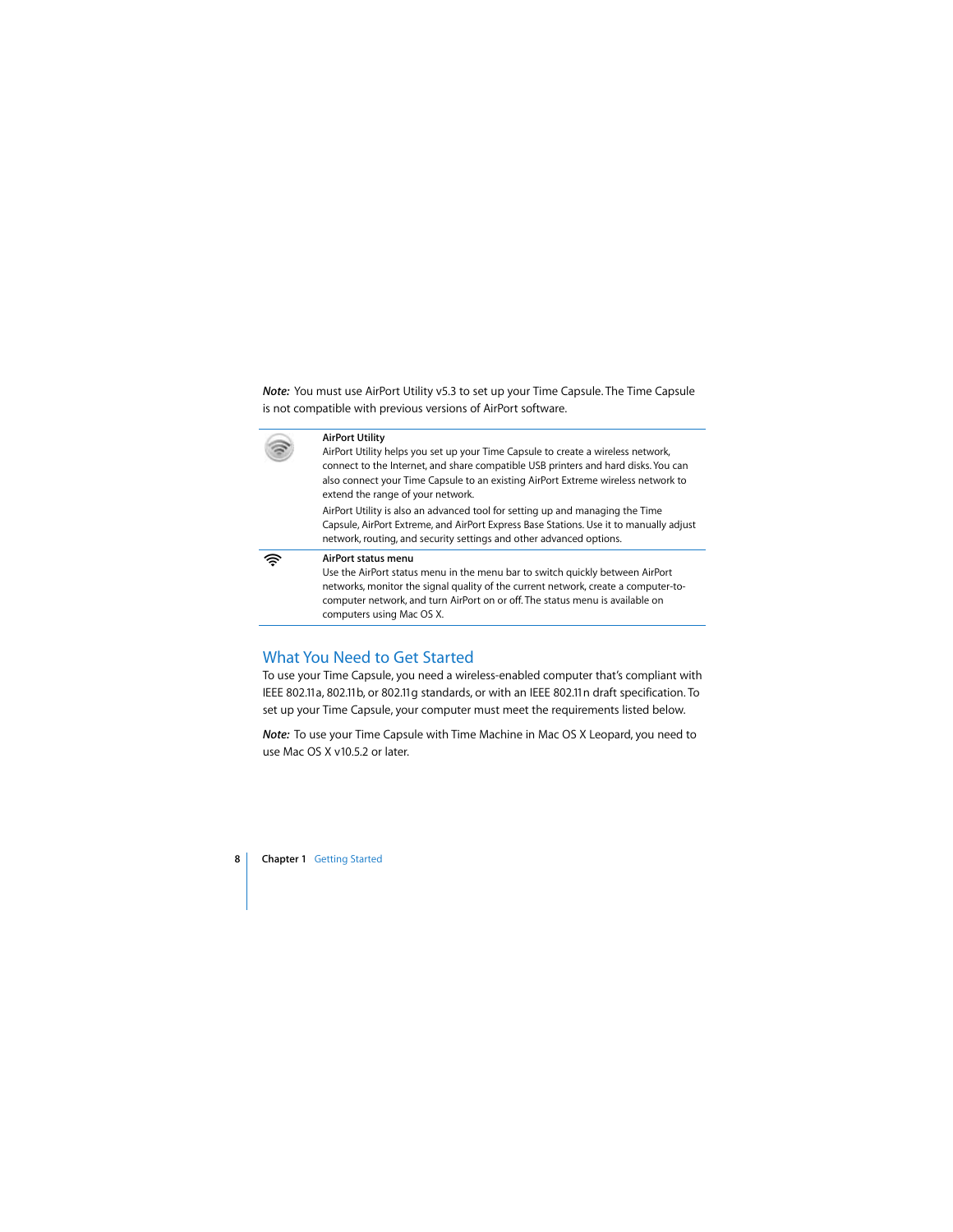#### **To set up Time Capsule using a Macintosh, you need the following:**

- A Macintosh computer with an AirPort or AirPort Extreme Card installed to set it up wirelessly, or a Macintosh computer connected to your Time Capsule with an Ethernet cable to set it up using Ethernet
- Mac OS X v10.4 or later
- AirPort Utility v5.3 or later

#### **To set up your Time Capsule using a Windows PC, you need the following:**

- A Windows PC with 300 MHz or higher processor speed and a compatible 802.11a. 802.11b, or 802.11g wireless card, or a wireless card that complies with an IEEE 802.11n draft specification
- Windows XP Home or Professional (with Service Pack 2 installed) or Windows Vista
- AirPort Utility v5.3 or later

## **Plugging In Your Time Capsule**

Before you plug in your Time Capsule, first connect the appropriate cables to the ports you want to use:

- Connect the Ethernet cable that's connected to your DSL or cable modem (if you will connect to the Internet) to the Ethernet WAN (::) port.
- Connect a USB cable connected from the USB  $(\dot{\Psi})$  port on your Time Capsule to a compatible USB printer (if you will print to a USB printer), a hard disk, or a hub.
- Connect an Ethernet cable from any Ethernet device to the Ethernet LAN ( $\leftrightarrow$ ) ports.

After you've connected the cables for all the devices you plan to use, connect the power cord to the power port and plug your Time Capsule into a power outlet. There is no On switch.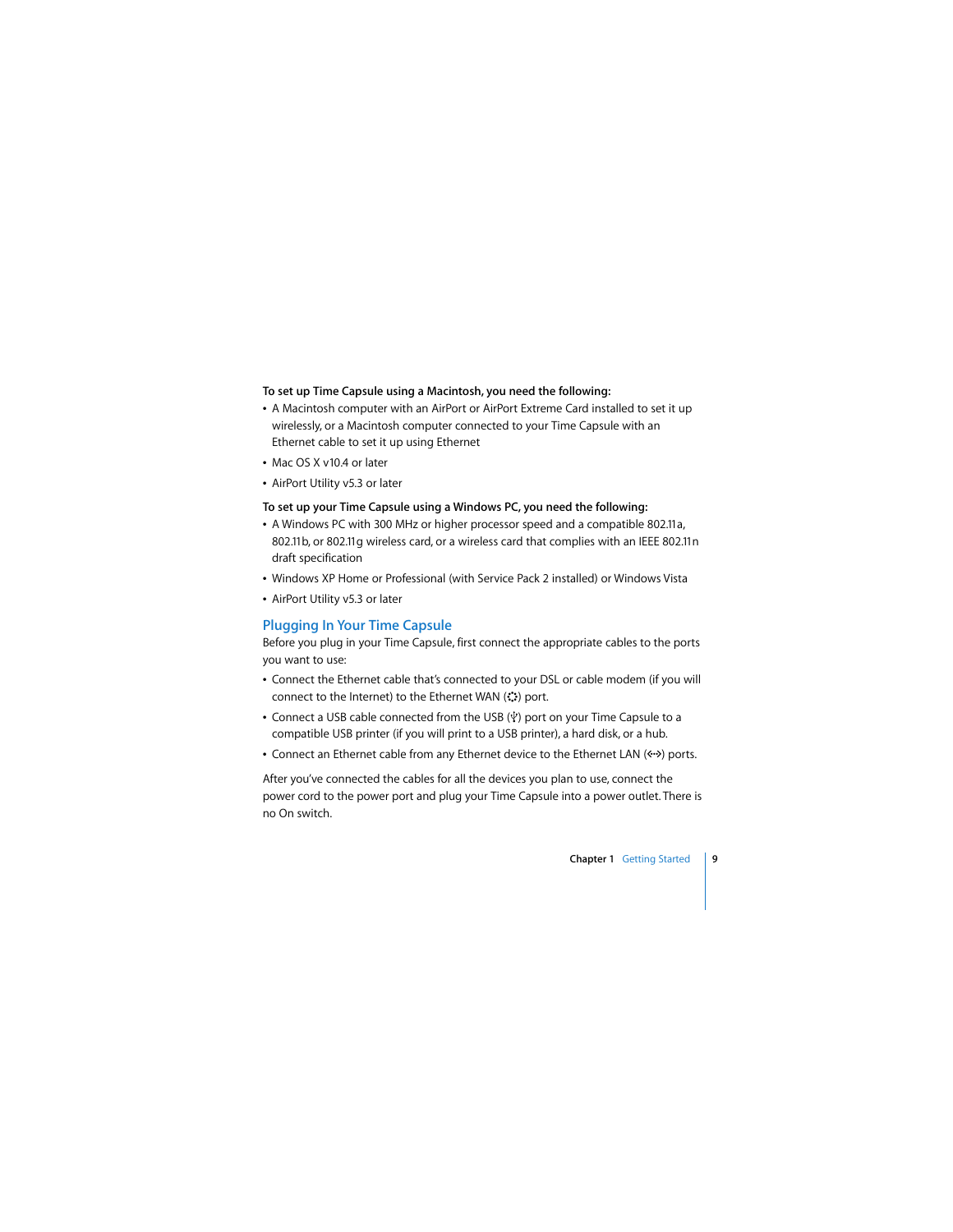*Important:* Use only the power cord that came with your Time Capsule.

When you plug your Time Capsule into a power outlet, the status light flashes green for one second and then glows amber while it starts up. After it has started up completely, the status light flashes amber until your Time Capsule has been updated with the correct settings. The status light glows solid green once your Time Capsule is properly set up and connected to the Internet or a network.

When you connect Ethernet cables to the Ethernet ports, the lights above them glow solid green.

## <span id="page-9-0"></span>The Time Capsule Status Light

The following table explains the Time Capsule light sequences and what they indicate.

| Light          | <b>Status/description</b>                                                                                                                                                                                                                                                                                                     |  |
|----------------|-------------------------------------------------------------------------------------------------------------------------------------------------------------------------------------------------------------------------------------------------------------------------------------------------------------------------------|--|
| Off            | Your Time Capsule is unplugged.                                                                                                                                                                                                                                                                                               |  |
| Solid amber    | Your Time Capsule is completing its startup sequence.                                                                                                                                                                                                                                                                         |  |
| Flashing amber | Your Time Capsule can't establish a connection to the network<br>or the Internet, or is encountering a problem. Make sure you<br>have installed AirPort Utility and use it to get information about<br>what might cause the status light to flash amber. See "If Your<br>Time Capsule Status Light Flashes Amber" on page 31. |  |
| Solid green    | Your Time Capsule is on and working properly. If you choose<br>Flash On Activity from the Status Light pop-up menu (in the<br>Base Station pane of AirPort settings in AirPort Utility), the status<br>light may flash green to indicate normal activity.                                                                     |  |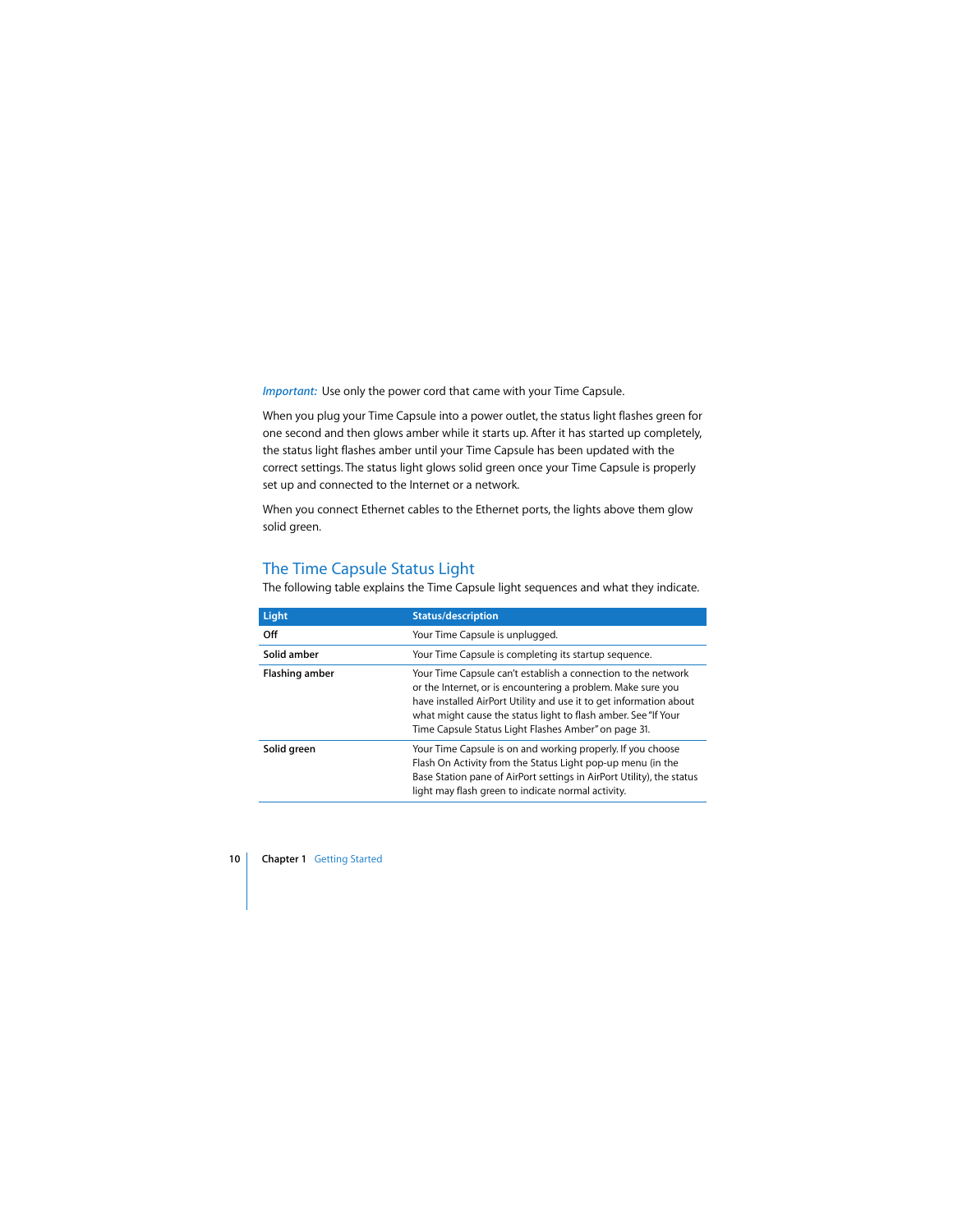| Light                    | <b>Status/description</b>                                                                                                                             |  |
|--------------------------|-------------------------------------------------------------------------------------------------------------------------------------------------------|--|
| Flashing amber and green | There may be a problem starting up. Your Time Capsule will<br>restart and try again.                                                                  |  |
| Solid blue               | Your Time Capsule is ready to allow a wireless client access to<br>the network. See "Allowing Wireless Clients to Access Your<br>Network" on page 25. |  |

#### **What's Next**

After you plug in your Time Capsule, use AirPort Utility to set it up to work with your Internet connection, USB printer or hard disk, or an existing network. AirPort Utility is located in /Applications/Utilities/ on a computer using Mac OS X, and in Start > All Programs > AirPort on a computer using Windows XP or Windows Vista.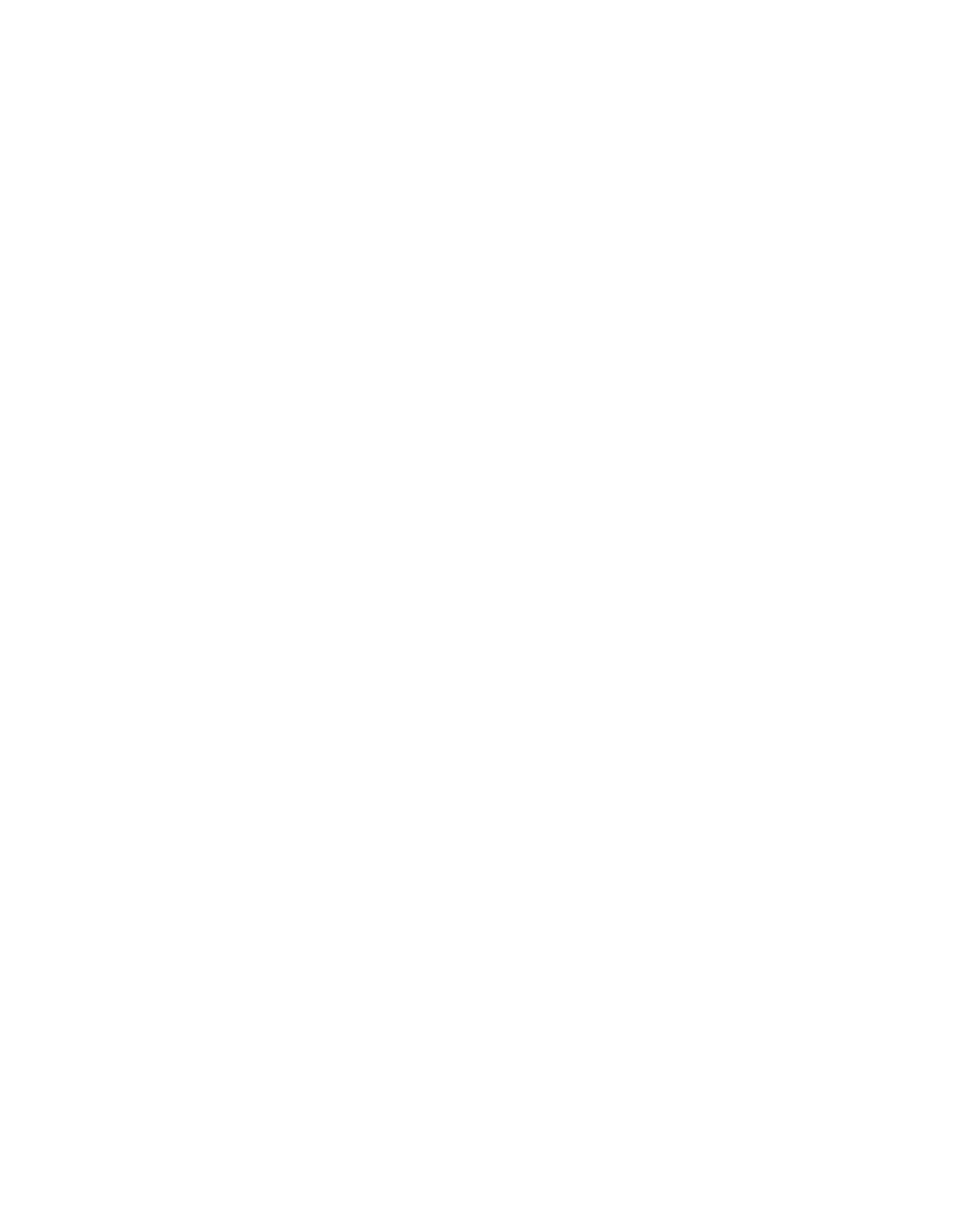# <span id="page-12-0"></span>**<sup>2</sup> The Time Capsule on a Network**

# In this chapter you'll find explanations of the different ways you can use your Time Capsule.

This chapter provides some examples of the different ways you can set up your Time Capsule. It provides diagrams and explains how to get your Time Capsule up and running quickly.

See [Chapter 3, "Setting Up Your Time Capsule," on page 21](#page-20-1) to find out more about using AirPort Utility to help set up your network.

See "Designing AirPort Networks Using AirPort Utility (Mac OS X v10.5 + Windows)" for detailed information about AirPort networks and the Time Capsule. The document is at www.apple.com/support/manuals/airport.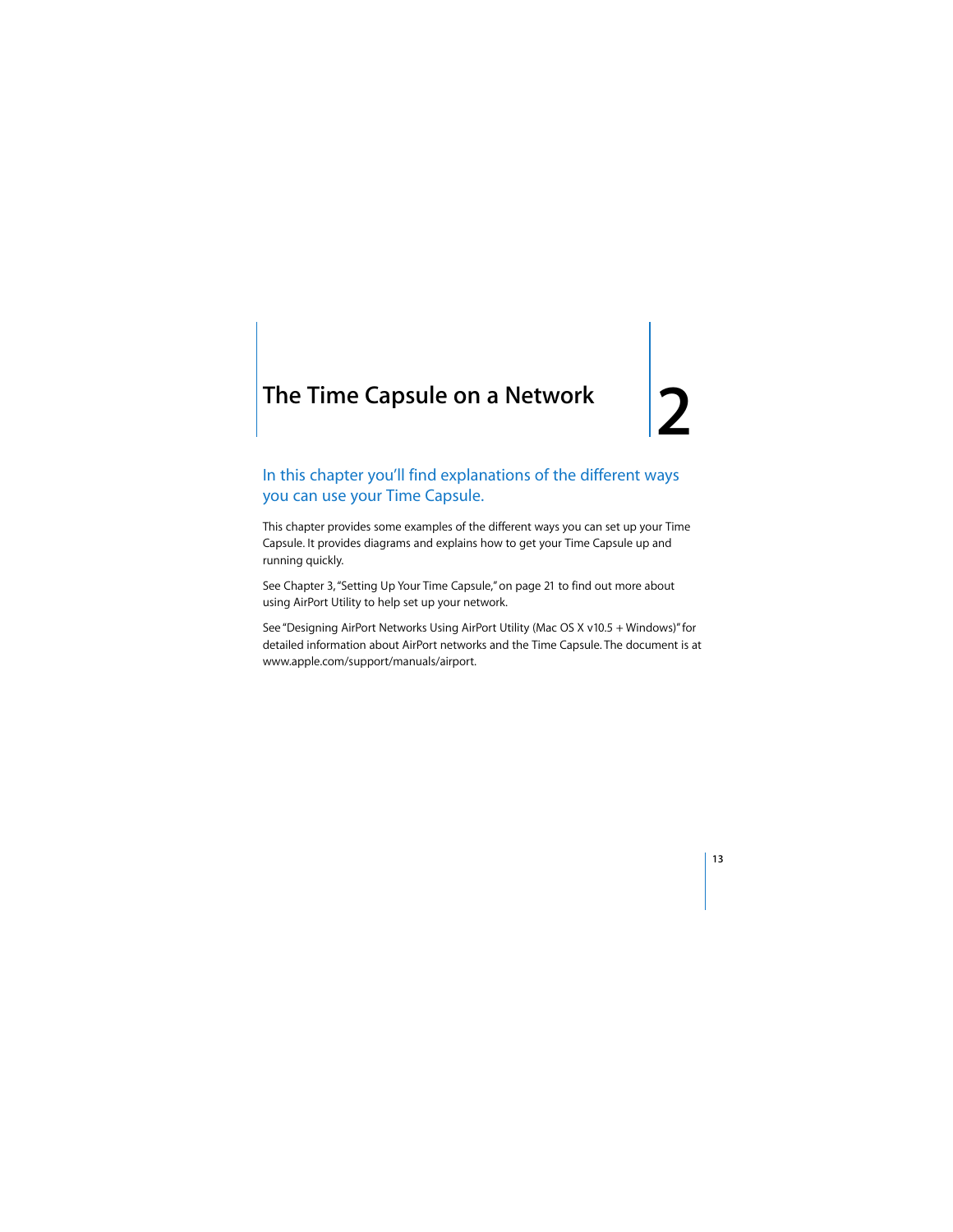# <span id="page-13-0"></span>Using your Time Capsule to Create your Wireless Network

When you set up your Time Capsule to provide network and Internet access, Macintosh computers with AirPort or AirPort Extreme Cards, and 802.11a, 802.11b, 802.11g, and IEEE 802.11n draft specification wireless-equipped computers, and other Wi-Fi devices can access the wireless AirPort network to share files, play games, and use Internet applications like web browsers and email applications. Computers connected to your Time Capsule using Ethernet can also access the network to share files and connect to the Internet.

With Mac OS X Leopard v10.5.2 or later you can set up Time Machine to back up all the computers on the network to your Time Capsule. See ["Using Time Machine with Your](#page-26-1)  [Time Capsule" on page 27](#page-26-1) for more information.

When you connect a compatible USB printer to your Time Capsule, supported computers on the network (wired and wireless) can print to it.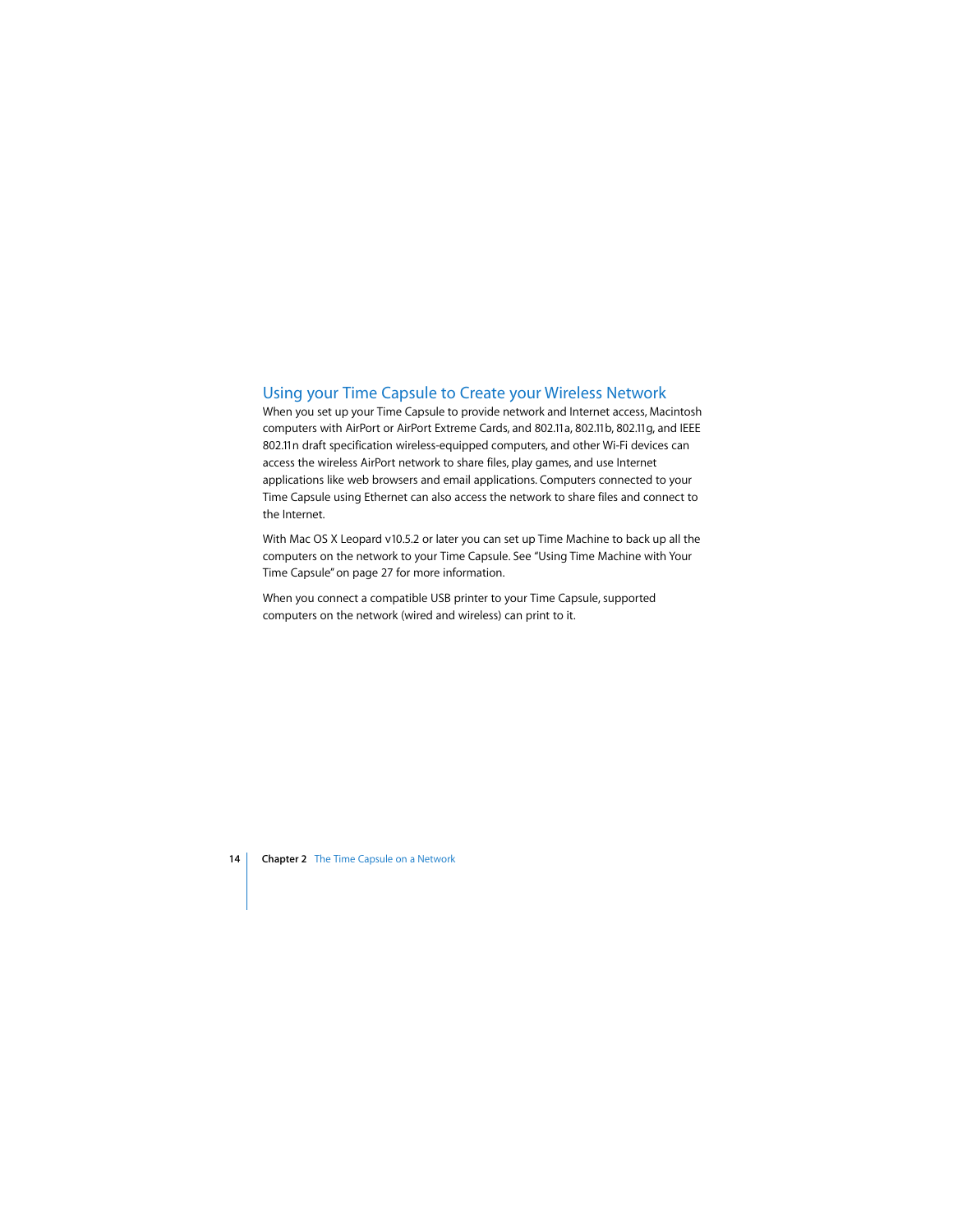

#### **Using Time Capsule to create a wireless network**

#### **To set it up:**

1 Connect your DSL or cable modem to your Time Capsule using the Ethernet WAN ( $\ddot{\ddot{\cdot}}$ ) port.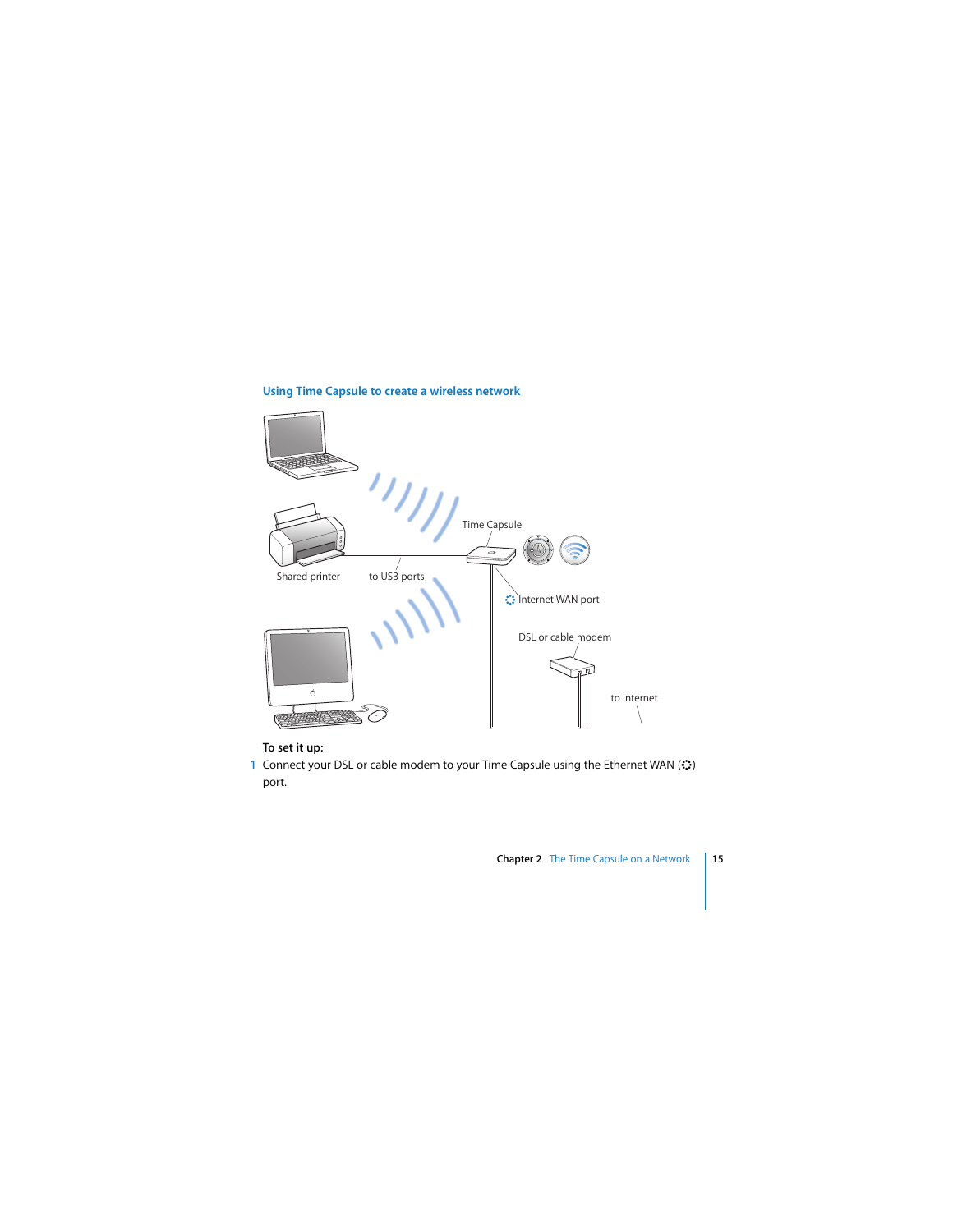- **2** If you plan to share a USB printer on the network, connect it to the Time Capsule USB  $(\dot{\Psi})$  port or to a USB hub, using a USB cable.
- **3** Open AirPort Utility (located in the /Applications/Utilities/ on a computer using Mac OS X, and in Start > All Programs > AirPort on a computer using Windows), select your Time Capsule, and then click Continue.
- **4** Follow the onscreen instructions to create a new network.

#### **To print from a computer using Mac OS X v10.5:**

- **1** Choose Apple > System Preferences and click Print & Fax.
- **2** Click Add (+) and select your printer from the list.
- **3** Click the Add button.

If your printer isn't in the list, use the buttons in the toolbar to search for it.

#### **To print from a computer using Mac OS X v10.3 or 10.4:**

- **1** Open Printer Setup Utility (located in /Applications/Utilities/).
- **2** Select the printer from the list.

If the printer isn't in the list, click Add and choose Bonjour from the pop-up menu, and then select the printer from the list.

#### **To print from a computer using Windows XP or Windows Vista:**

- **1** Install Bonjour for Windows from the CD that came with your Time Capsule.
- **2** Follow the onscreen instructions to connect your printer.

Computers using AirPort or other compatible wireless cards or adapters can connect to the Internet through your Time Capsule. Computers connected to the Time Capsule Ethernet ports can also access the network and connect to the Internet.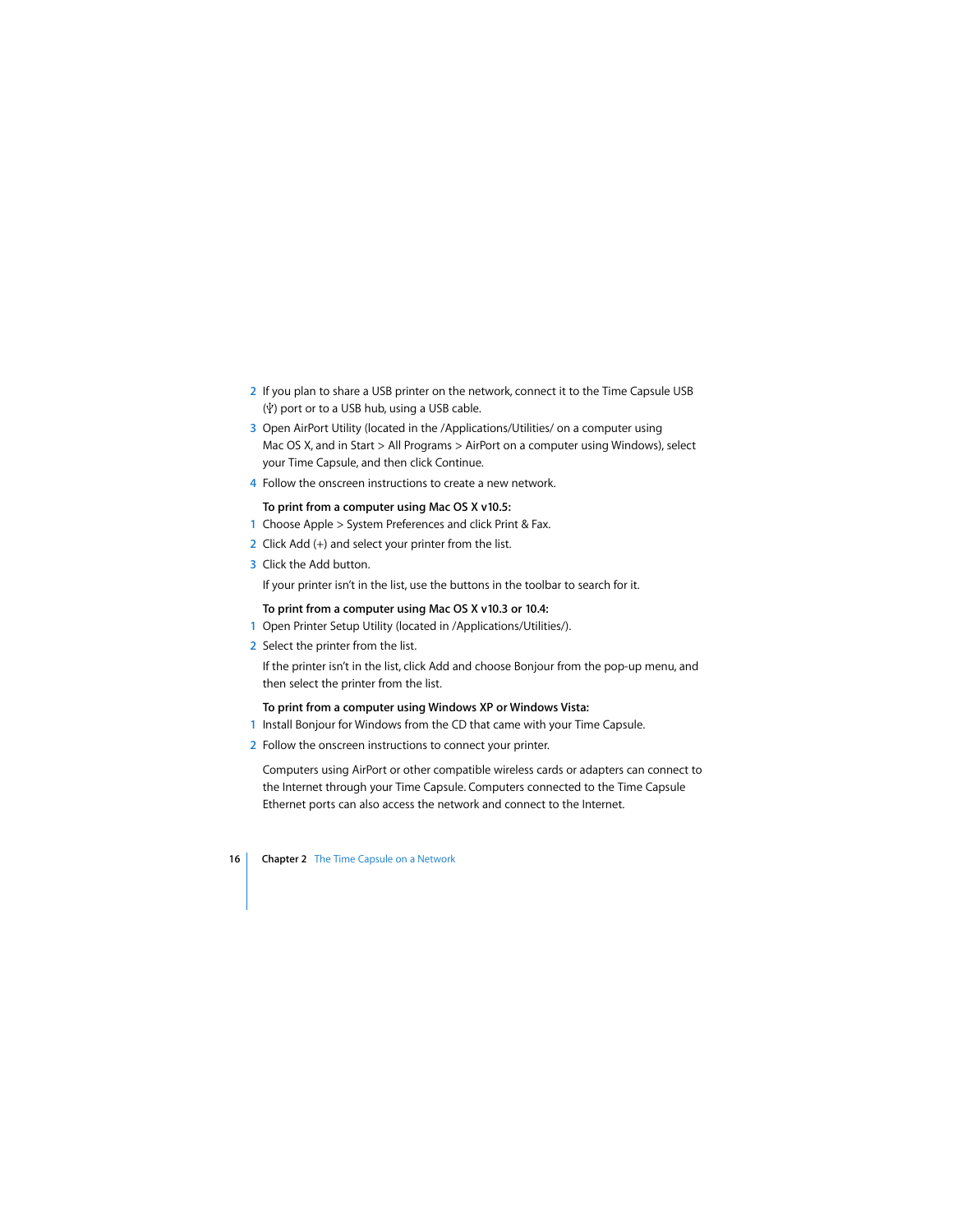Wireless computers and computers connected to the Ethernet ports can also communicate with each other through your Time Capsule.

## <span id="page-16-0"></span>Using Your Time Capsule on an Existing Wireless Network

If you already have a wireless network, you can connect your Time Capsule to the network wirelessly or using Ethernet. Once your Time Capsule is connected to the network as a client, you can set it up to use Time Machine in Mac OS X Leopard v10.5.2 or later to back up all the Mac OS X Leopard computers on the network.

Computers using earlier versions of Mac OS X, and computers using Windows XP with Service Pack 2 or Windows Vista, can access your Time Capsule to share or back up files.

*Note:* If you're using Time Capsule as a client on an existing Wi-Fi network, it's recommended that the existing network is an 802.11n network.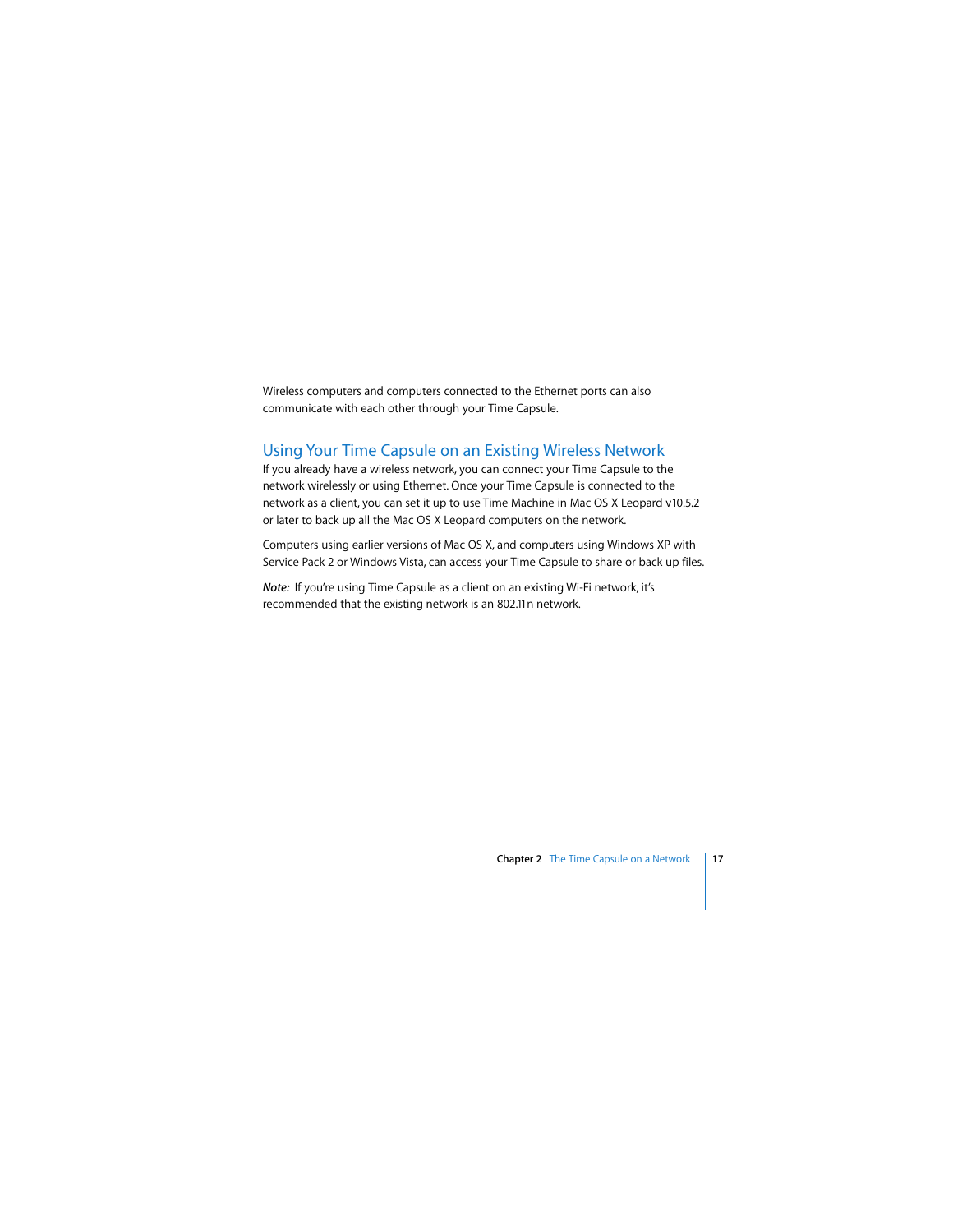

#### **Using Time Capsule in an existing wireless network**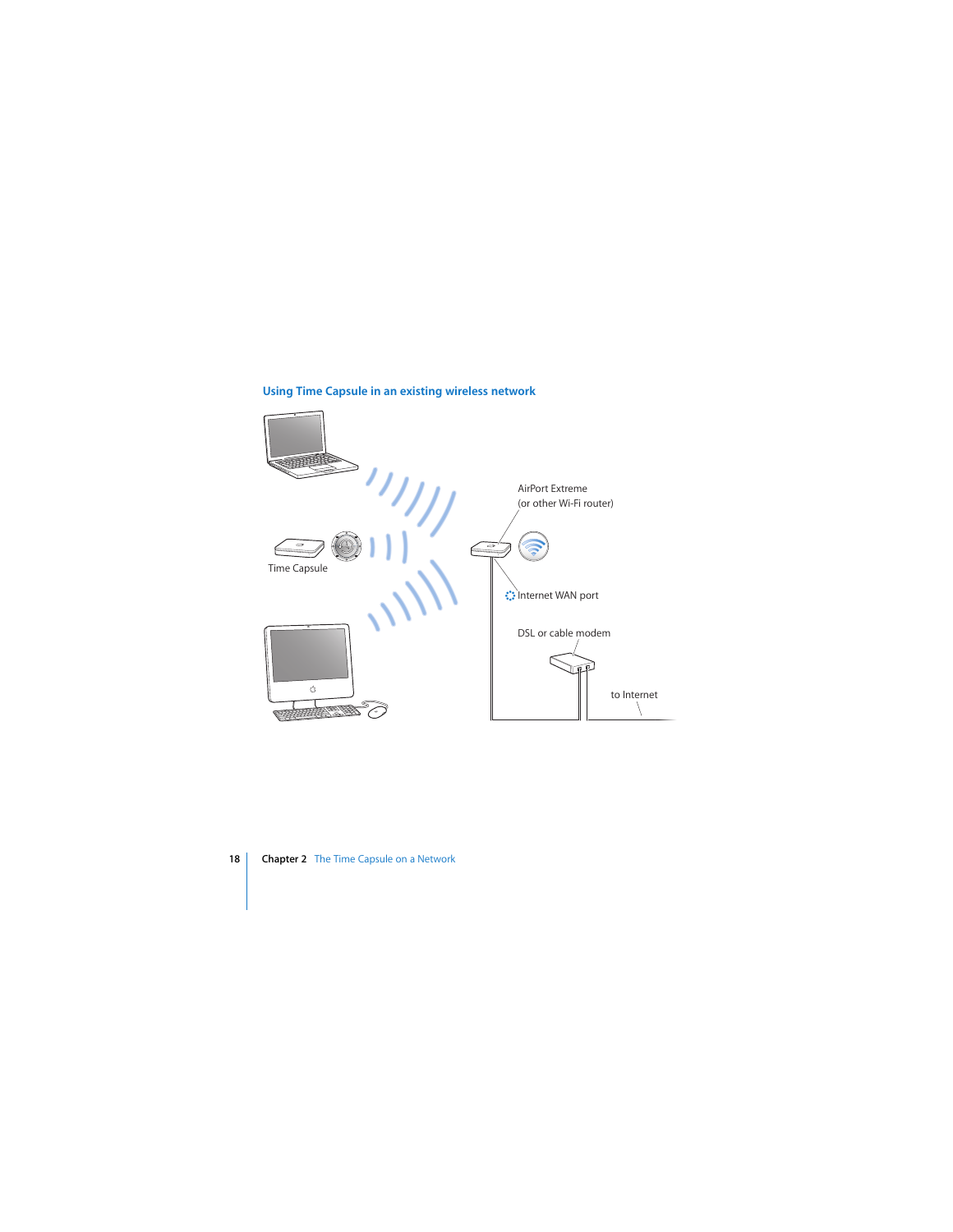#### **To set it up:**

- **1** Open AirPort Utility (located in /Applications/Utilities/ on a computer using Mac OS X, and in Start > All Programs > AirPort on a computer using Windows), select your Time Capsule, and then click Continue.
- **2** Follow the onscreen instructions to join your current wireless network.
- **3** After your Time Capsule is set up, you can use Mac OS X Leopard to set up Time Machine to back up the Mac OS X Leopard computers on your network. See ["Using](#page-26-1)  [Time Machine with Your Time Capsule" on page 27](#page-26-1) for more information. If you're using an earlier version of Mac OS X, or if you're using Windows, you can

connect to Time Capsule to share or back up files.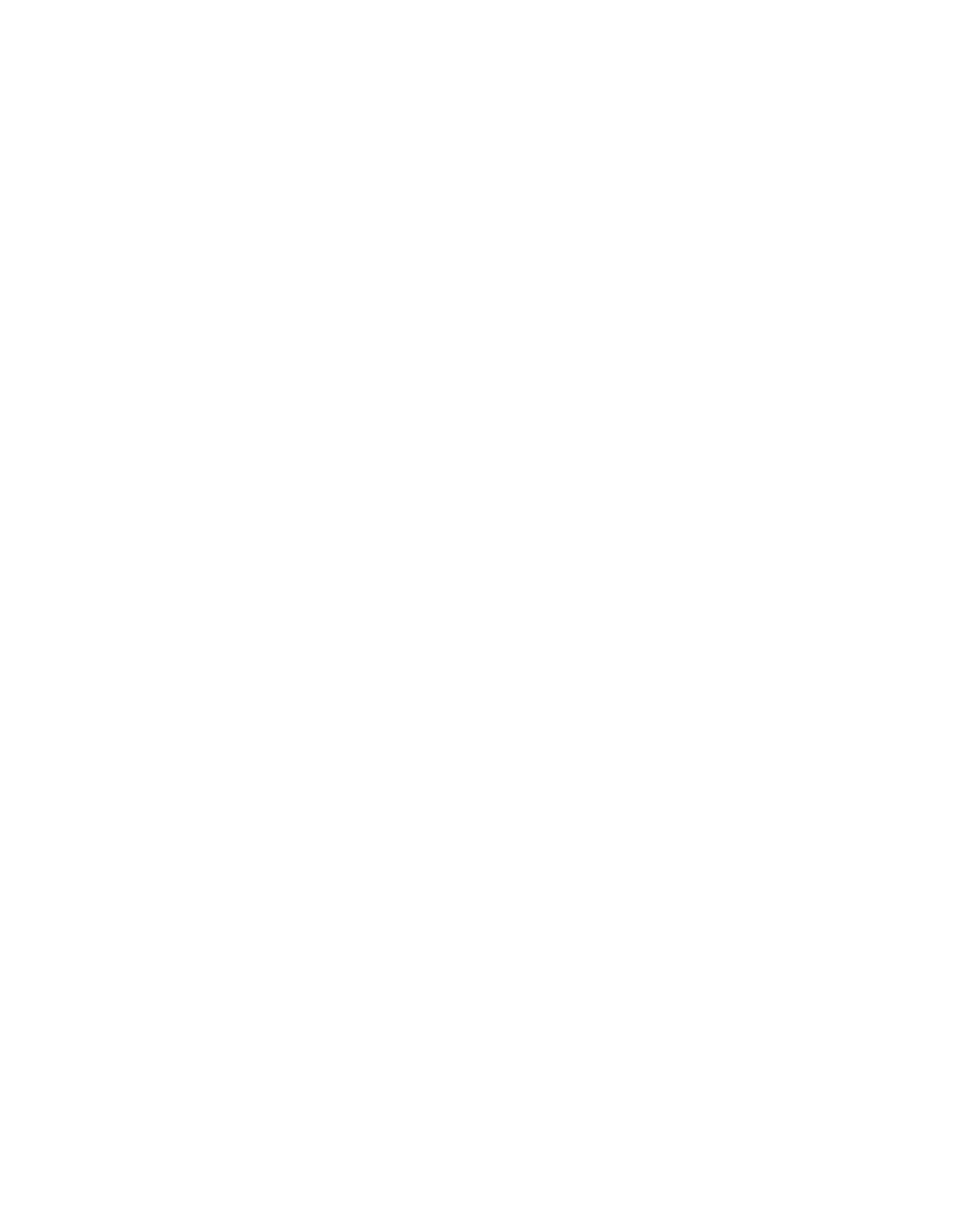# <span id="page-20-1"></span><span id="page-20-0"></span>**<sup>3</sup> Setting Up Your Time Capsule**

# This chapter provides information and instructions for using AirPort Utility to set up your Time Capsule to create or join a wireless network.

Use the diagrams in Chapter 2 to help you decide how you want to use your Time Capsule, and what features you want to set up on your AirPort network. Then use the instructions in this chapter to set up your Time Capsule.

This chapter provides an overview of using the setup assistant in AirPort Utility to set up your network and other features of your Time Capsule. For more information about wireless networking, and for information about the advanced features of AirPort Utility, refer to "Designing AirPort Networks Using AirPort Utility (Mac OS X v10.5 + Windows)" at www.apple.com/support/airport.

After you install AirPort Utility from the CD that came with your Time Capsule, you can do most of your network setup and configuration tasks using the setup assistant in AirPort Utility. To set advanced options, choose Manual Setup from the Base Station menu of AirPort Utility. See ["Setting Advanced Options" on page 26.](#page-25-0)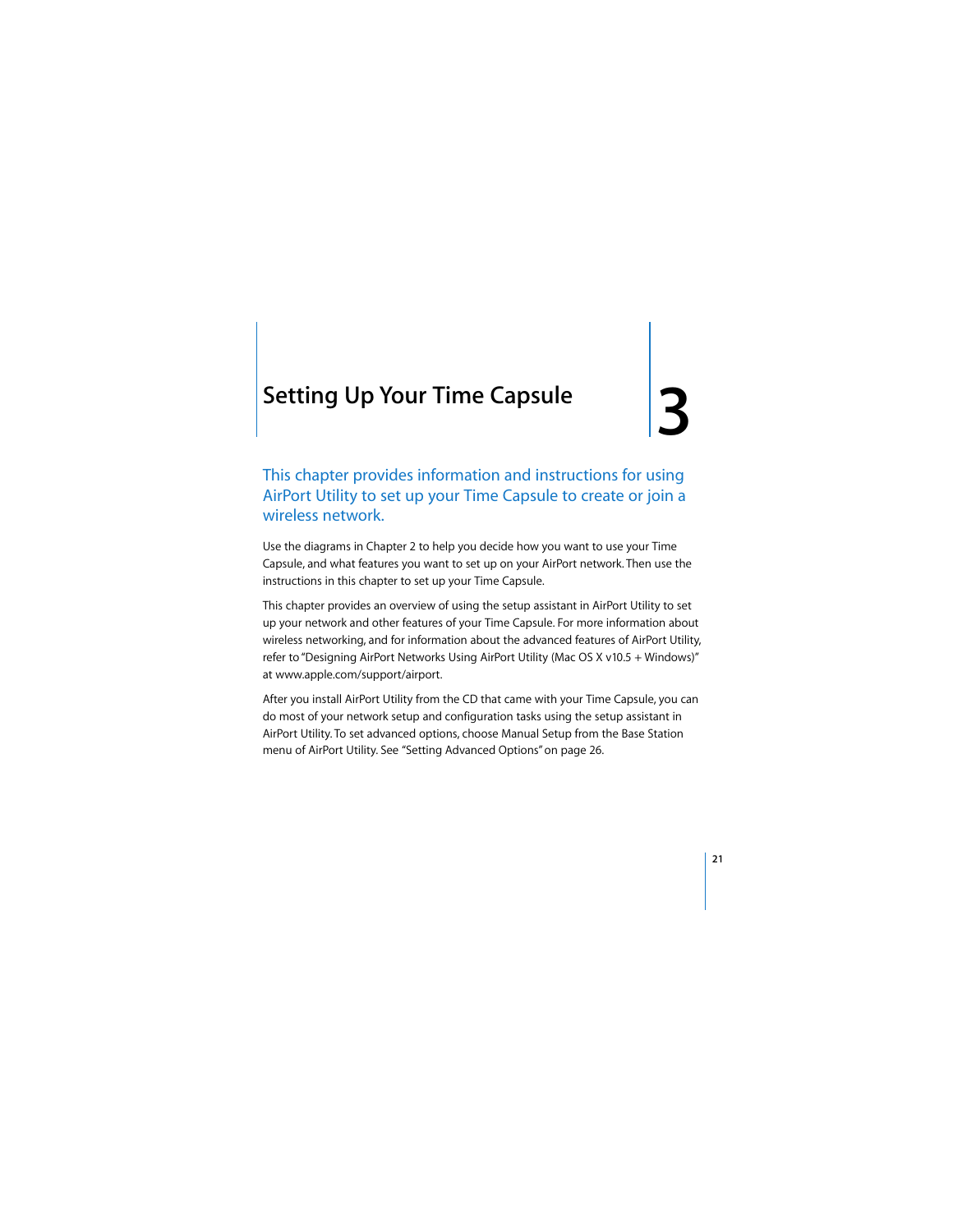# <span id="page-21-0"></span>Using AirPort Utility

To set up and configure your Time Capsule, use the setup assistant in AirPort Utility. AirPort Utility is installed on your computer when you install the software from the Time Capsule CD.

#### **On a Macintosh computer using Mac OS X v10.4 or later:**

- **1** Open AirPort Utility, located in /Applications/Utilities/.
- **2** Select your Time Capsule and click Continue.
- **3** Follow the onscreen instructions to set up your Time Capsule and your wireless network.

#### **On a computer using Windows XP (with Service Pack 2) or Windows Vista:**

- **1** Open AirPort Utility, located in Start > All Programs > AirPort.
- **2** Select your Time Capsule and click Continue.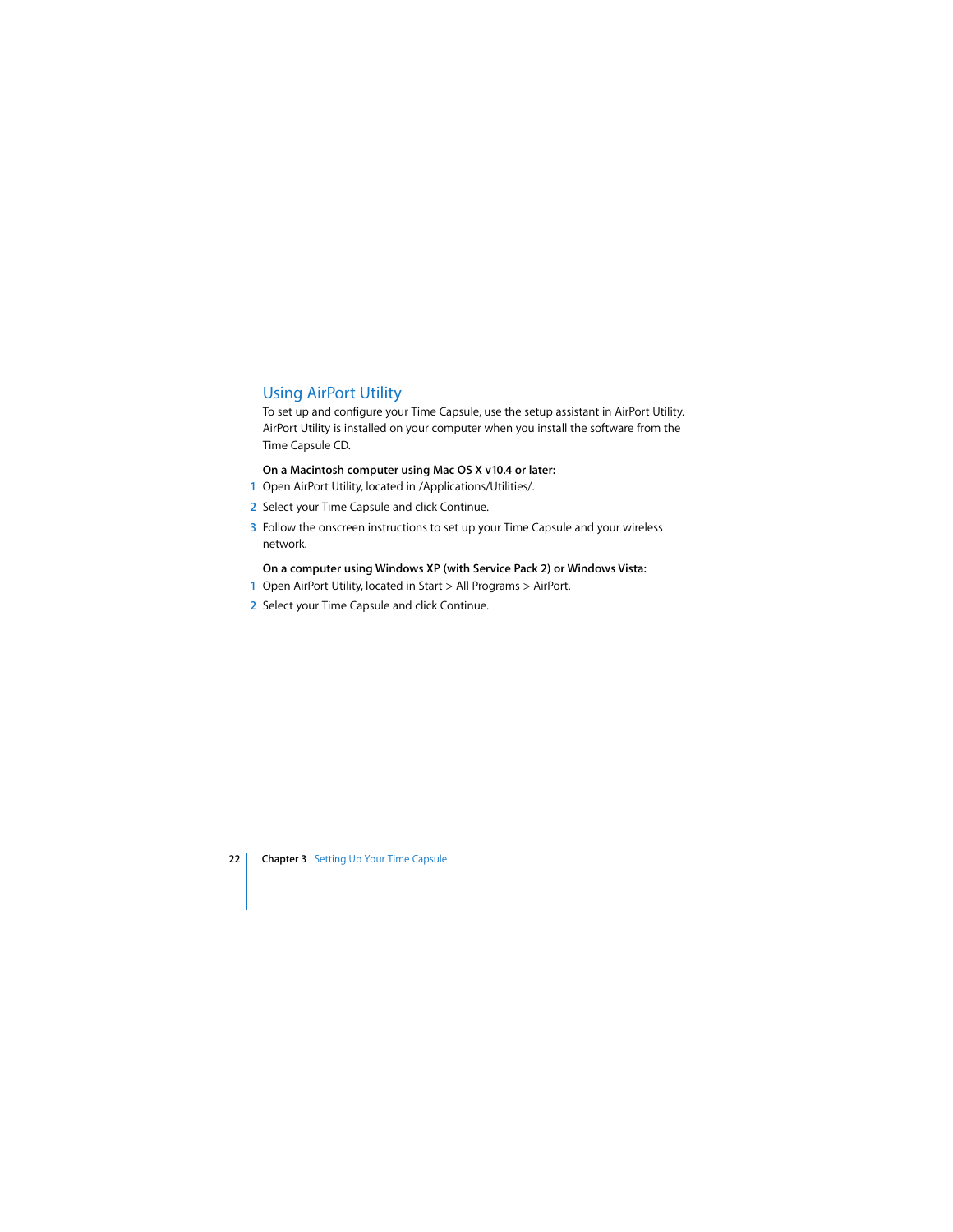**3** Follow the onscreen instructions to set up your Time Capsule and your wireless network.



The AirPort Utility setup assistant asks you questions about the type of network you want to use and the services you want to set up, and helps you enter the appropriate settings.

If you're using your Time Capsule to connect to the Internet, you need a broadband (DSL or cable modem) account with an Internet service provider (ISP), or a connection to the Internet using an existing Ethernet network. If you received specific information from your ISP (such as a static IP address or a DHCP client ID), you may need to enter it in AirPort Utility. Have this information available when you set up your Time Capsule.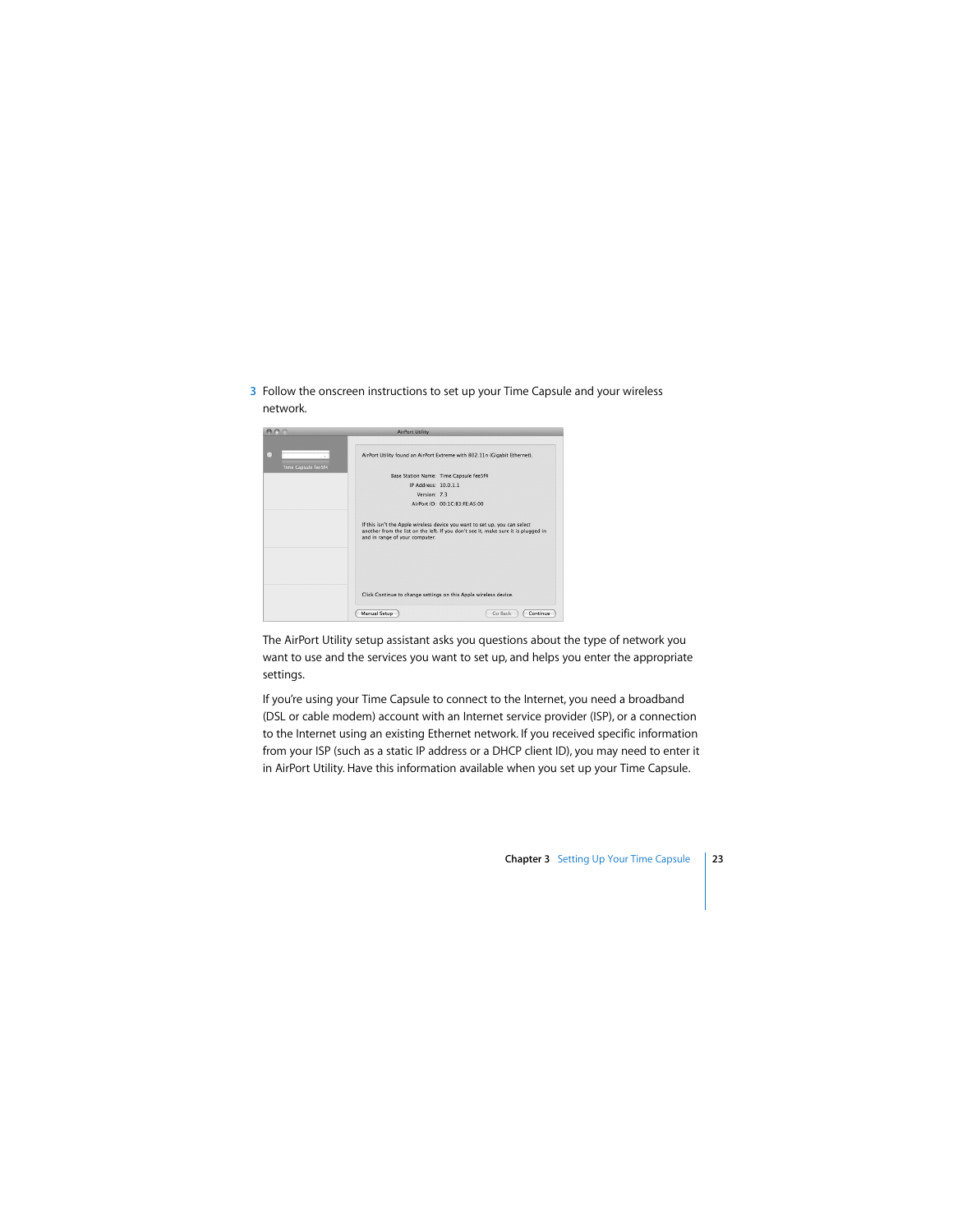## <span id="page-23-0"></span>Creating a New Wireless Network

You can use the AirPort Utility setup assistant to create a new wireless network. The setup assistant guides you through the steps necessary to name your network, protect your network with a password, and set other options.

If you plan to share a USB printer or USB hard disk on your network:

- **1** Connect the printer or hard disk to the Time Capsule USB  $(\psi)$  port.
- **2** Open AirPort Utility, located in /Applications/Utilities/ on a Macintosh, or in Start > All Programs > AirPort on a computer using Windows XP.
- **3** Follow the onscreen instructions to create a new network.

# <span id="page-23-1"></span>Configuring and Sharing Internet Access

If you plan to share your Internet connection with wireless-enabled computers on your network or with computers connected to the Ethernet ports, you need to set up your Time Capsule as an AirPort Base Station. After your Time Capsule is set up, computers access the Internet via the AirPort network. Your Time Capsule connects to the Internet and transmits information to the computers over the wireless network.

Before you use AirPort Utility to set up your Time Capsule, connect your DSL or cable modem to the Time Capsule Ethernet WAN  $($ :  $)$  port. If you're connecting your Time Capsule to an Ethernet network that already has Internet access, connect it to the Ethernet network.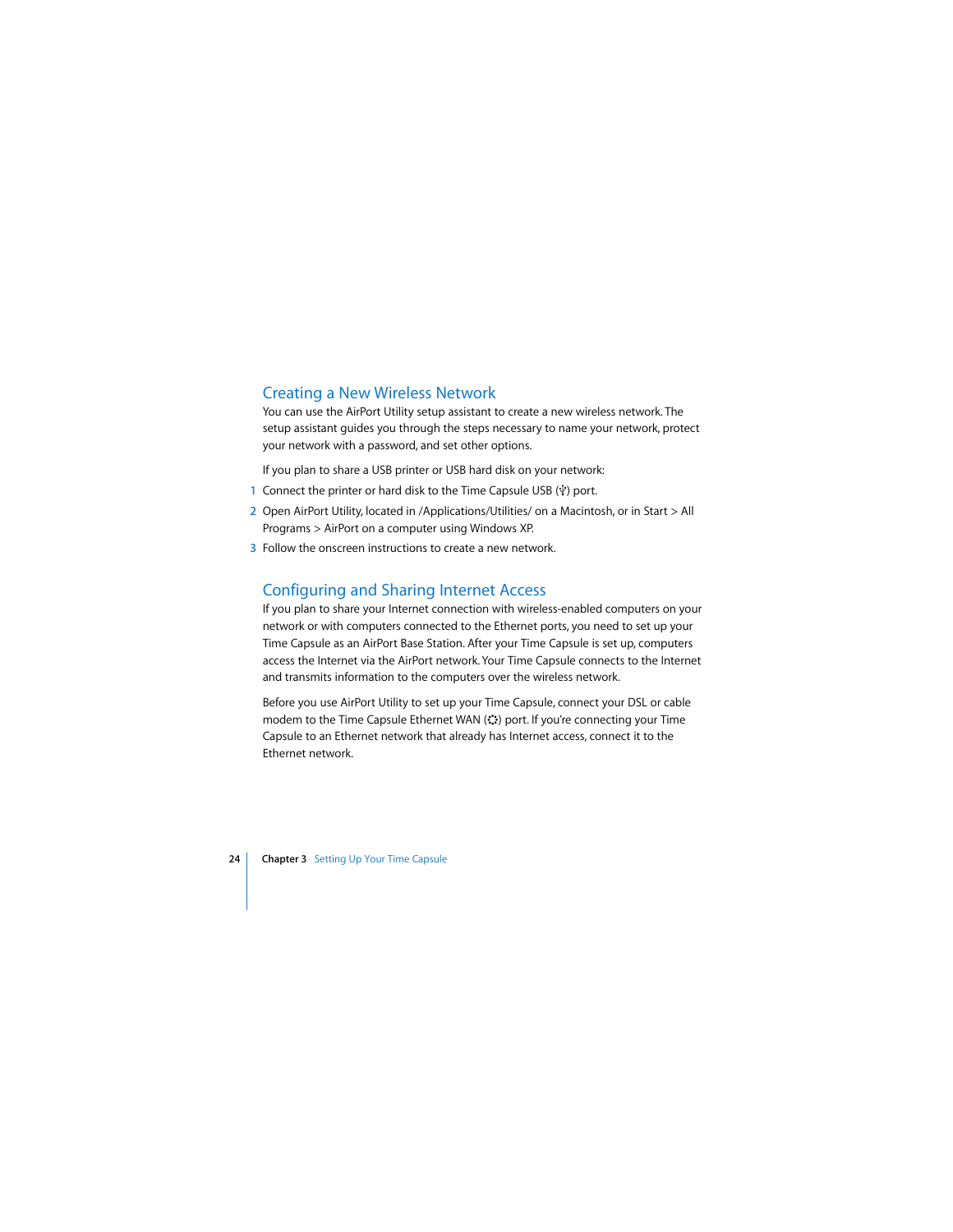Use the AirPort Utility setup assistant to enter your ISP settings and configure how your Time Capsule shares the settings with other computers.

- **1** Open AirPort Utility, located in /Applications/Utilities/ on a computer using Mac OS X, or in Start > All Programs > AirPort on a computer using Windows XP.
- **2** Select your Time Capsule and click Continue.

If you're making changes to a Time Capsule that has already been set up, you might have to connect to the network it's created before making changes to the Time Capsule.

To choose the wireless network you want to change on a Macintosh use the AirPort status menu in the menu bar. On a computer using Windows XP, hold the pointer over the wireless connection icon until you see the network name (SSID), and then choose it from the list if there are multiple networks available.

**3** Follow the onscreen instructions to configure and share Internet access on your Time Capsule.

AirPort Utility provides a quick and easy way to set up your Time Capsule and network. If you want to set additional options for your network, such as restricting access to your network, or setting advanced DHCP options, choose Manual Setup from the Base Station menu of AirPort Utility.

# <span id="page-24-1"></span><span id="page-24-0"></span>Allowing Wireless Clients to Access Your Network

If your network is password-protected using WPA Personal or WPA/WPA2 Personal, you can provide wireless clients access to your network without requiring them to enter the network password.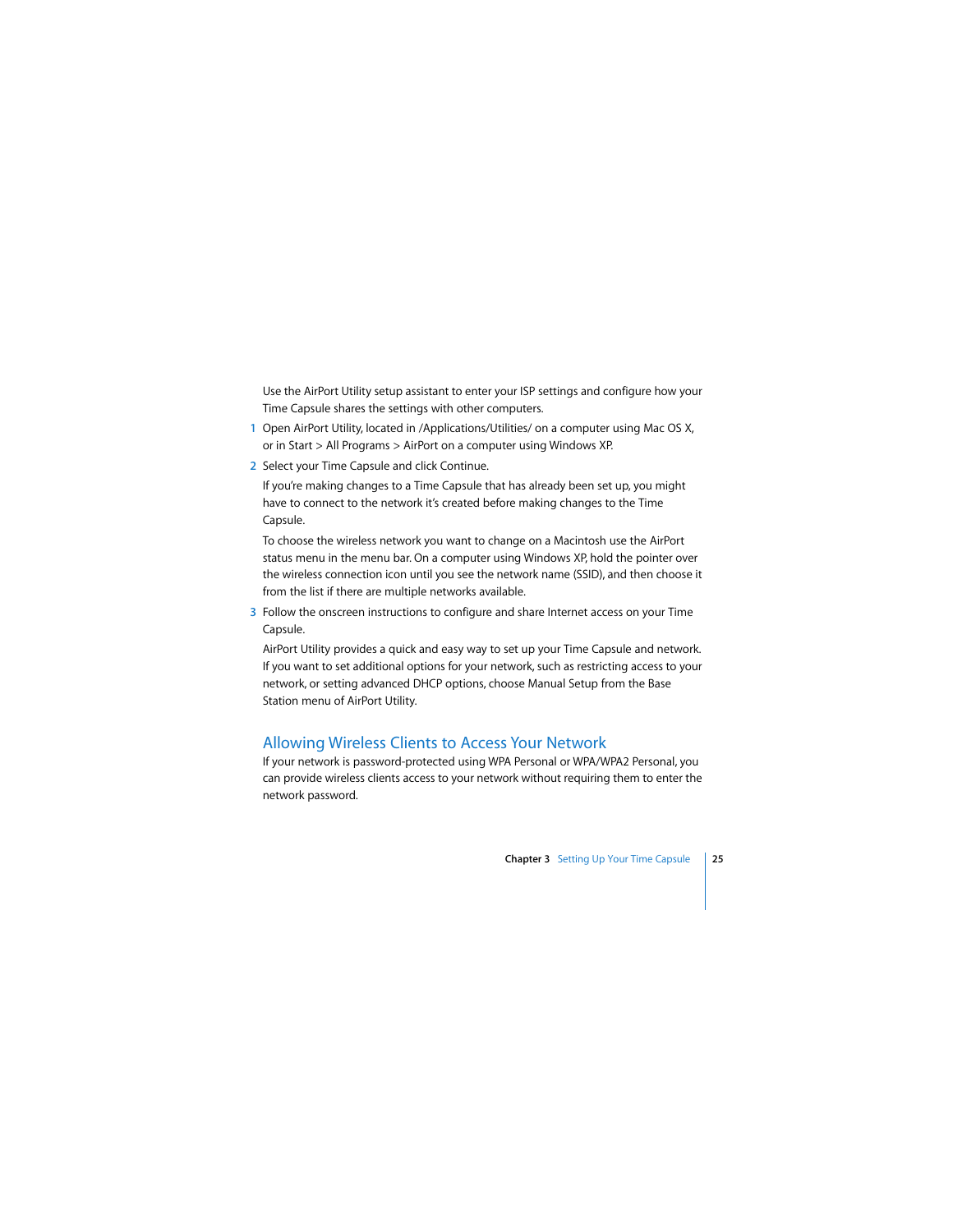When you allow a client access to your network, the client's name and wireless MAC address (or AirPort ID) are stored in the access control list of AirPort Utility until you remove the client from the list. You can also provide 24 hours of access, after which time the client will no longer be able to access your network.

When you give a client access to your wireless network, the client doesn't need to enter the network password.

#### **To allow a client to access your network:**

- **1** Open AirPort Utility, select your Time Capsule, and then choose Manual Setup from the Base Station menu. Enter the password if necessary.
- **2** Choose Add Wireless Clients from the Base Station menu.
- **3** Select how you want the client to access the network:
	- Select PIN to enter the eight-digit number provided by the client requesting network access.
	- Select "First attempt" to allow network access to the first client attempting to join the network.
	- Select "Limit client's access to 24 hours" if you want to provide just one day of access to your network. If you don't select this option, the client will have access until you remove the client from the list.

# <span id="page-25-0"></span>Setting Advanced Options

Use AirPort Utility to set up your Time Capsule manually if you want to set advanced Time Capsule options such as advanced security options, closed networks, DHCP lease time, access control, power controls, user accounts, and more.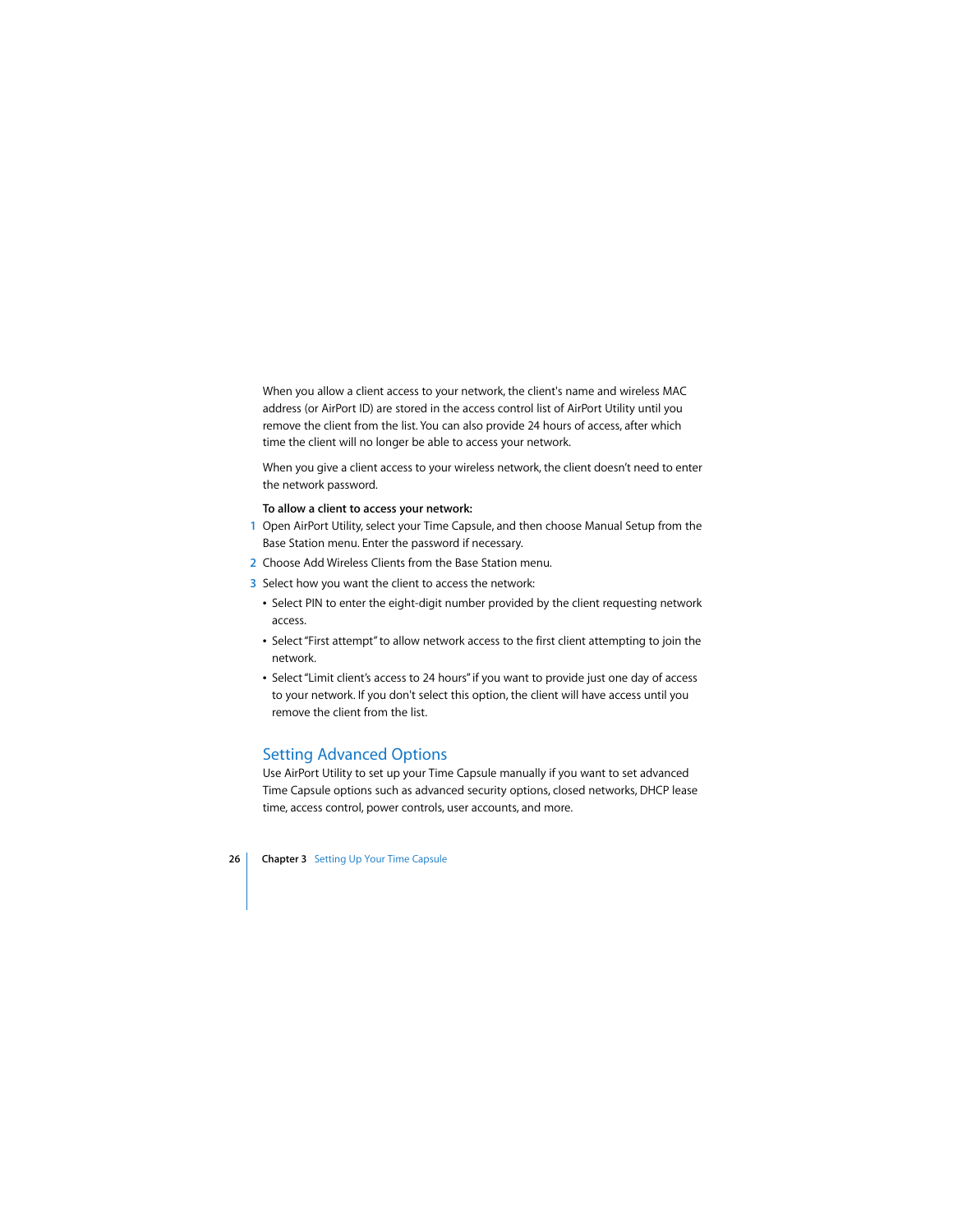#### **To set advanced options:**

- **1** Open AirPort Utility, located in /Applications/Utilities/ on a Macintosh, and in Start > All Programs > AirPort on a computer using Windows XP.
- **2** If there's more than one base station in the list, select the one you want to configure. If you don't see the base station you want to configure, click Rescan to scan for available base stations, then select the base station you want.

If you're making changes to a Time Capsule that has already been set up, you might have to connect to the network it's created before making changes to your Time Capsule.

To choose the wireless network you want to change, on a Macintosh use the AirPort status menu in the menu bar. On a computer using Windows XP, hold the pointer over the wireless connection icon until you see the network name (SSID), and then choose it from the list if there are multiple networks available.

**3** Choose Manual Setup from the Base Station menu. If you're prompted for a password, enter it.

For more about the manual setup features in AirPort Utility, see "Designing AirPort Networks Using AirPort Utility (Mac OS X v10.5 + Windows)" at www.apple.com/ support/airport.

# <span id="page-26-1"></span><span id="page-26-0"></span>Using Time Machine with Your Time Capsule

The Time Machine application in Mac OS X Leopard lets you back up everything on your computer, including your photos, music, movies, and documents. After you set up Time Machine, it automatically backs up your computer on a regular basis.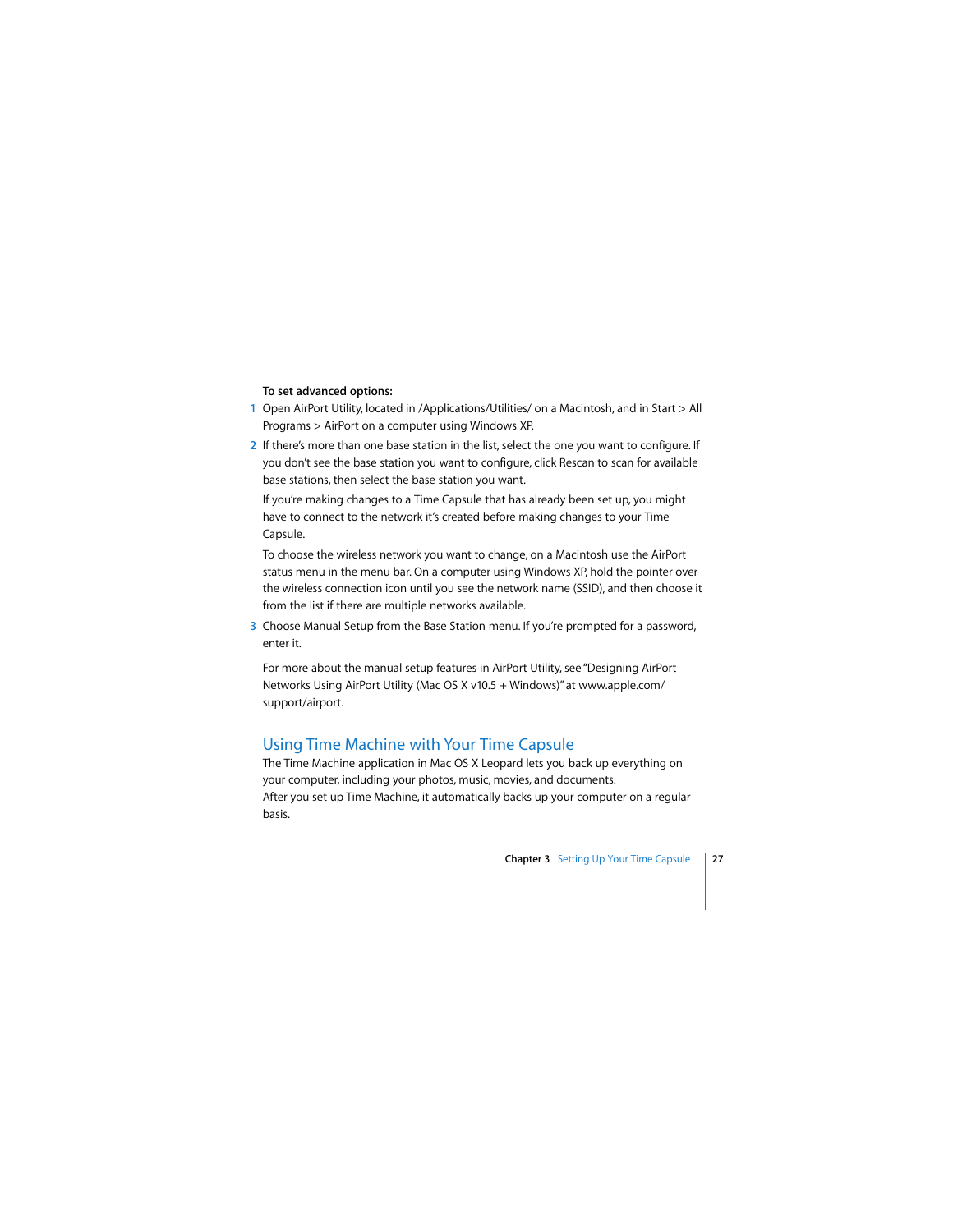If you're using Mac OS X Leopard v10.5.2 or later, the first time you connect to your Time Capsule, Time Machine asks if you'd like to use it to back up your files. Click "Use as Backup Disk," and Time Machine takes care of the rest.

Use the Time Machine pane of System Preferences in Mac OS X Leopard to set up automatic backups, change to a different backup disk, or adjust other settings.

#### **To set up or adjust Time Machine on a computer using Mac OS X Leopard:**

- **1** Choose Apple > System Preferences, and then click Time Machine.
- **2** Slide the switch to ON.
- **3** Click "Change Disk."
- **4** Choose your Time Capsule and click "Use for Backup."

For more information about Time Machine, choose Help > Mac Help from the Finder menu on a computer using Mac OS X Leopard, and then type Time Machine in the search field.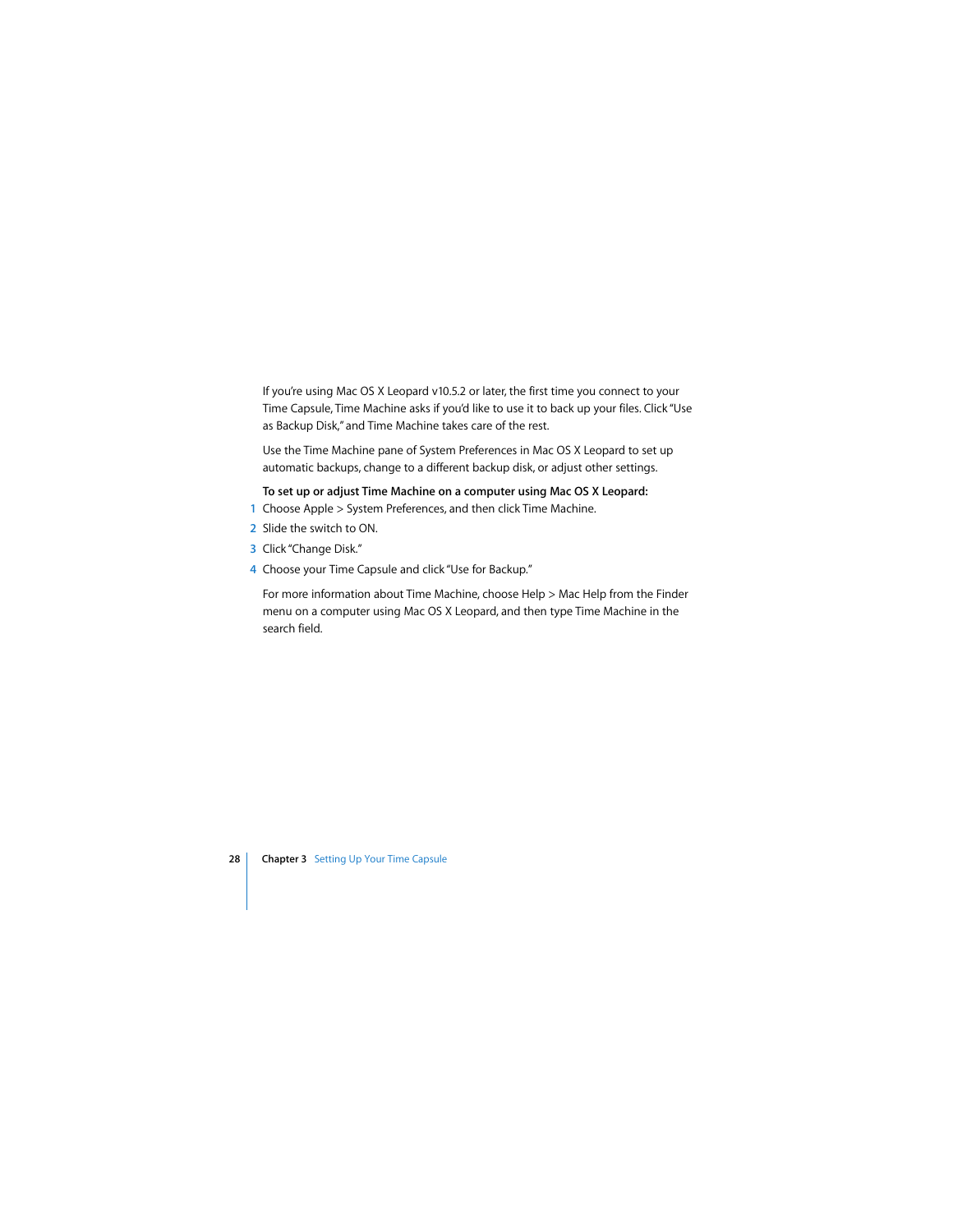# <span id="page-28-0"></span>**<sup>4</sup> Tips and Troubleshooting**

**4**

# You can quickly solve most problems with your Time Capsule by following the advice in this chapter.

# <span id="page-28-1"></span>If You Can't Connect to the Internet

- Try connecting to the Internet directly from your computer. If you can't connect, check to make sure your network settings are correct. If they appear to be correct and you still can't connect, contact your ISP.
- Make sure you're connecting to the correct wireless network.

## <span id="page-28-2"></span>If You Forgot Your Network Password or Time Capsule **Password**

You can clear the AirPort network password or Time Capsule password by resetting your Time Capsule.

#### **To reset the Time Capsule password:**

- **1** Use something pointed to press and hold the reset button for one (1) second. *Important:* If you hold the reset button for more than one second, you may lose your network settings.
- **2** Select your AirPort network.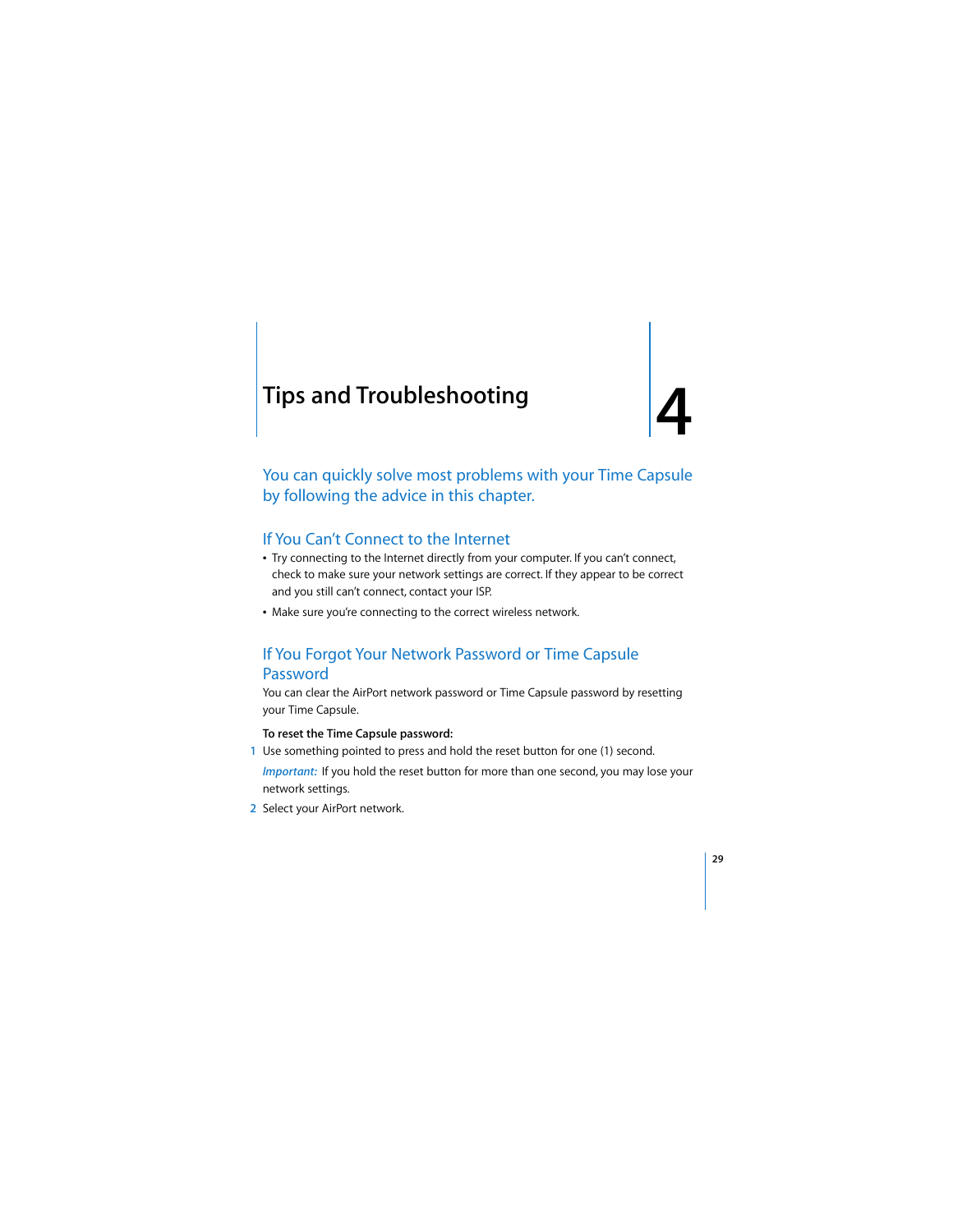- On a Macintosh, use the AirPort status menu in the menu bar to select the network created by your Time Capsule (the network name doesn't change).
- On a computer using Windows XP, hold the pointer over the wireless connection icon until you see your AirPort network name (SSID), and choose it from the list if there are multiple networks available.
- **3** Open AirPort Utility (in /Applications/Utilities/ on a Macintosh, and in Start > All Programs > AirPort on a computer using Windows XP).
- **4** Select your Time Capsule, and then choose Manual Setup from the Base Station menu.
- **5** Click AirPort in the toolbar, and then click Base Station.
- **6** Enter a new password for your Time Capsule.
- **7** Click Wireless and choose an encryption method from the Wireless Security pop-up menu to turn on encryption and activate password protection for your AirPort network. If you turn on encryption, enter a new password for your AirPort network.
- **8** Click Update to restart your Time Capsule and load the new settings.

# <span id="page-29-0"></span>If Your Time Capsule Isn't Responding

Try unplugging it and plugging it back in.

If your Time Capsule stops responding completely, you may need to reset it to the factory default settings.

*Important:* This erases all of the current settings and resets them to the settings that came with your Time Capsule.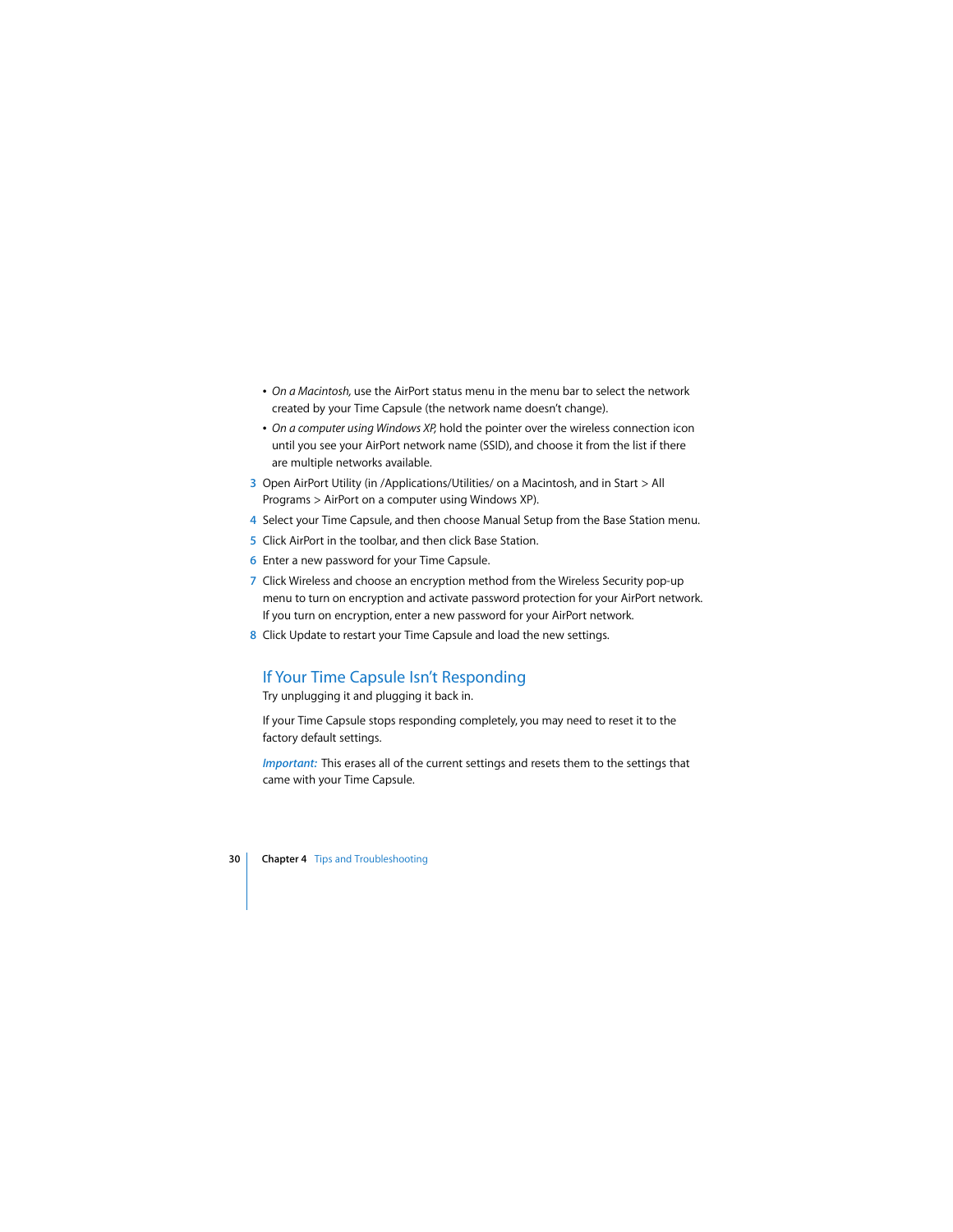#### **To return your Time Capsule to the factory settings:**

m Use something pointed to press and hold the reset button until the status light flashes quickly (about 5 seconds).

Your Time Capsule resets with the following settings:

- Your Time Capsule receives its IP address using DHCP.
- The network name is reset to Apple Network XXXXXX (where XXXXXX is replaced with the last six digits of the AirPort ID).
- The Time Capsule password is reset to *public*.

#### **If your Time Capsule still isn't responding, try the following:**

- **1** Unplug your Time Capsule.
- **2** Use something pointed to press and hold the reset button while you plug in your Time Capsule.

# <span id="page-30-1"></span><span id="page-30-0"></span>If Your Time Capsule Status Light Flashes Amber

The Ethernet cable may not be connected properly, your Time Capsule may be out of range of an AirPort network, or there may be a problem with your Internet service provider. If you're connected to the Internet with a DSL or cable modem, the modem may have lost its connection to the network or the Internet. Even if the modem seems to be working properly, try disconnecting it from its power supply, waiting a few seconds, and then reconnecting it. Make sure your Time Capsule is connected directly to the modem via Ethernet before reconnecting power to the modem.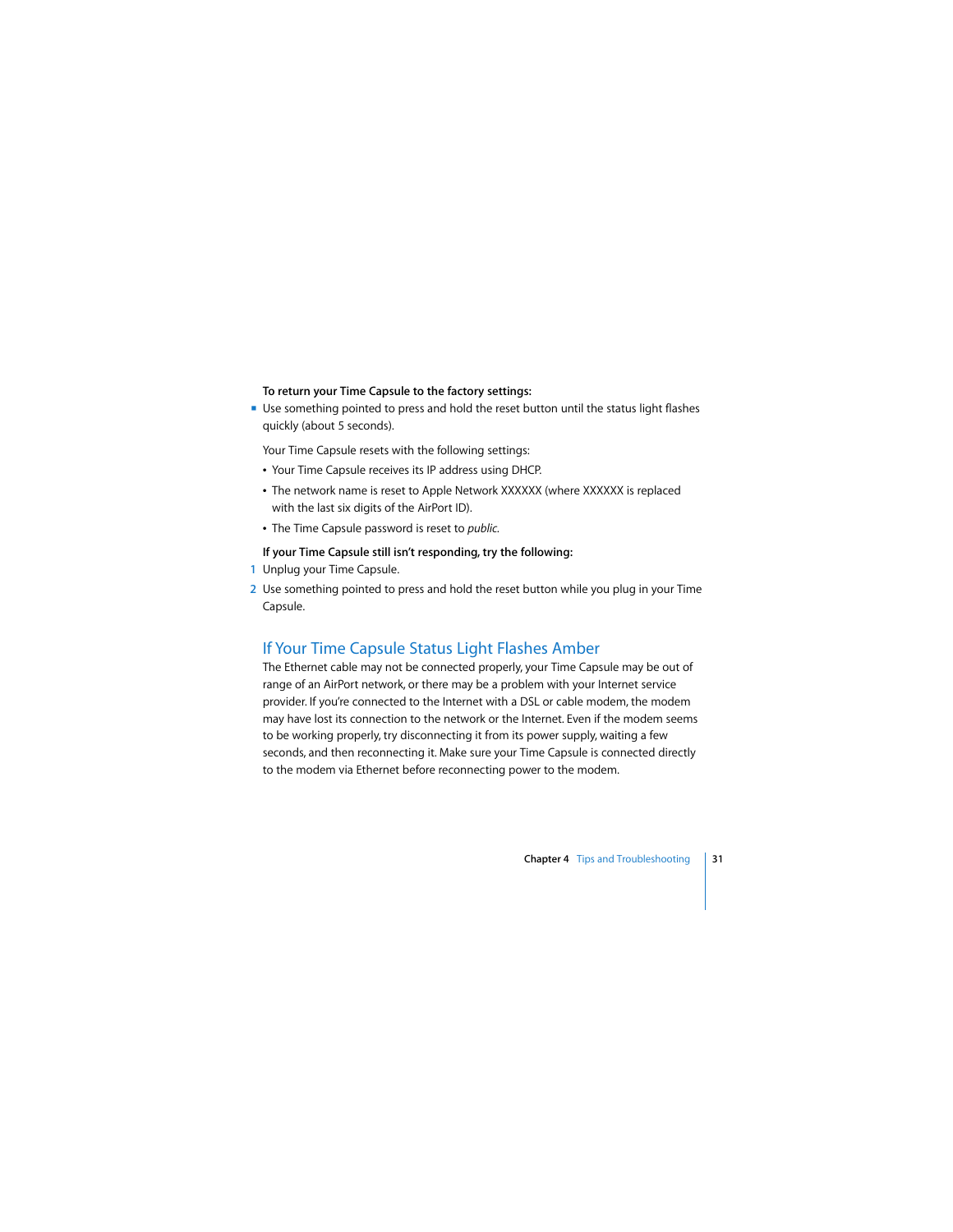For more information about why the light is flashing, open AirPort Utility, select your Time Capsule, and then choose Manual Setup from the Base Station menu. Click Base Station Status to display information about the flashing light.

You can also select "Monitor base station for problems" in AirPort preferences. If the base station has a problem, AirPort Utility opens and walks you through solving the problem.

# <span id="page-31-0"></span>If Your Printer Isn't Responding

If you connected a printer to the USB port on your Time Capsule and the computers on the AirPort network can't print, try the following:

- **1** Make sure the printer is plugged in and turned on.
- **2** Make sure the cables are securely connected to the printer and to the Time Capsule USB port.
- **3** Make sure the printer is selected in the Printer List window on client computers.

#### **On a Macintosh using Mac OS X v10.5 or later:**

- Choose Apple > System Preferences, and then click Print & Fax.
- $\cdot$  Click Add (+) and select your printer in the list.
- Click the Add button.

#### **On a Macintosh using Mac OS X v10.2.7 or later:**

- Open Printer Setup Utility, located in /Applications/Utilities/.
- If the printer isn't in the list, click Add.
- Choose Bonjour from the pop-up menu.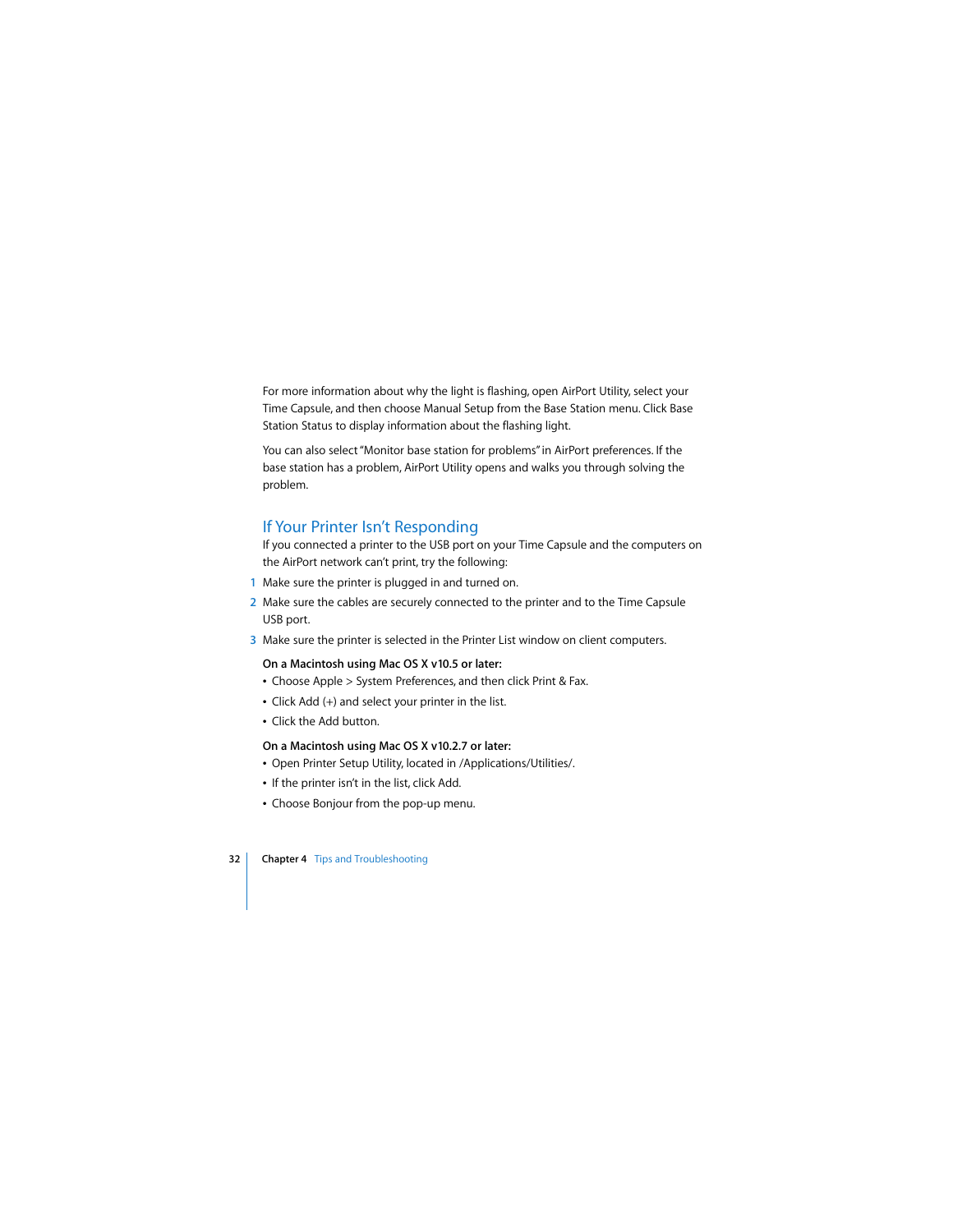• Select the printer and click Add.

#### **On a computer using Windows XP:**

- Open "Printers and Faxes" from the Start menu.
- Select the printer. If the printer isn't in the list, click Add Printer and then follow the onscreen instructions.
- **4** Turn the printer off, wait a few seconds, and then turn it back on.

# <span id="page-32-0"></span>Updating AirPort Software

Apple periodically updates AirPort software. It is recommended that you update your Time Capsule to use the latest software. To download the latest version of AirPort software, go to www.support.apple.com/airport.

You can select "Check for updates when opening AirPort Utility," or "Check for updates" in AirPort preferences. If you select the "Check for updates" checkbox, choose an increment of time, such as weekly, from the pop-up menu to automatically check for updates.

# <span id="page-32-1"></span>Time Capsule Placement Considerations

The following recommendations can help your Time Capsule achieve the best wireless range and network coverage.

- Place your Time Capsule in an open area where there are few obstructions, such as large pieces of furniture or walls. Try to place it away from metallic surfaces.
- If you place your Time Capsule behind furniture, keep at least an inch of space between the Time Capsule and the edge of the furniture.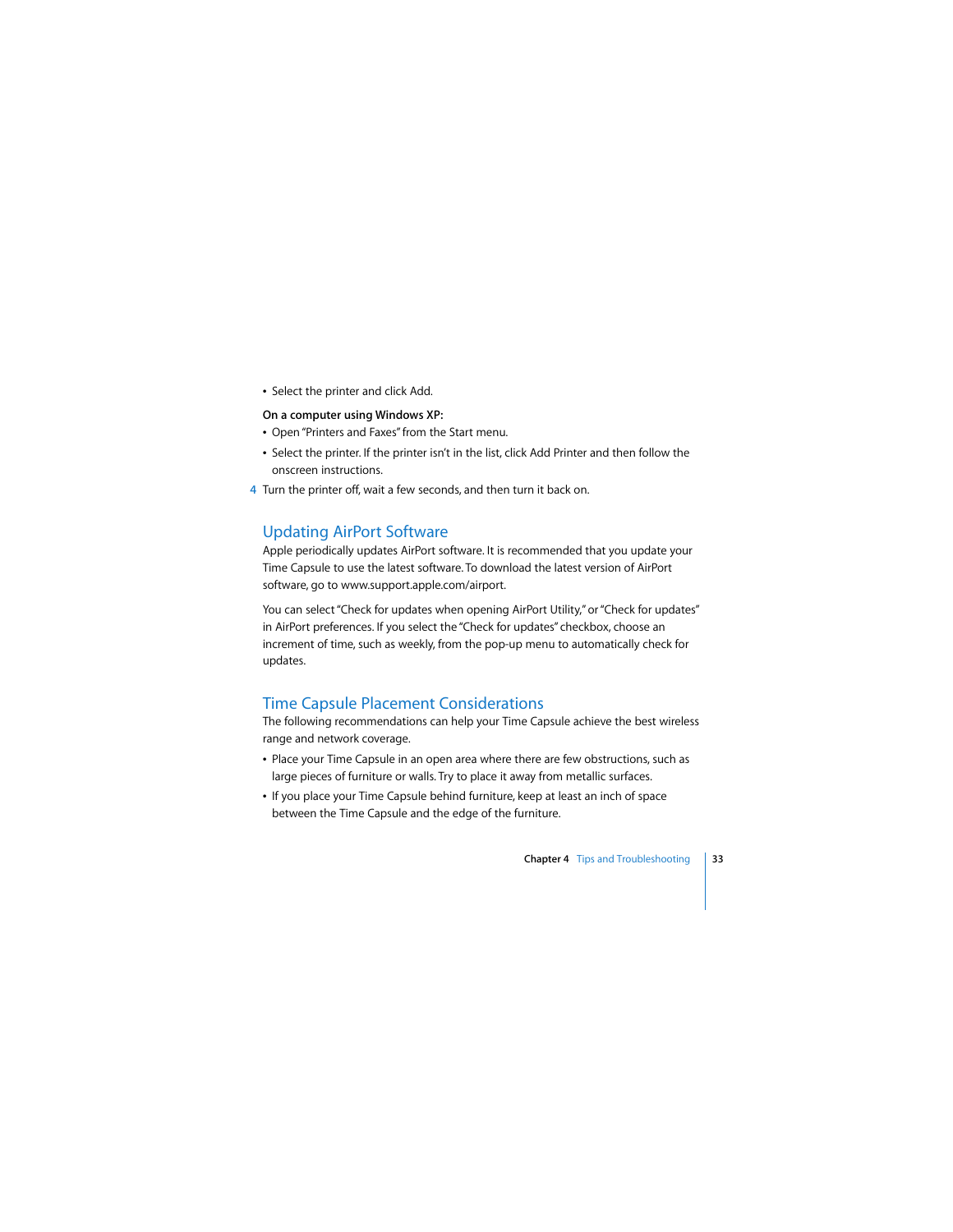- Avoid placing your Time Capsule in areas surrounded by metal surfaces on three or more sides.
- If you place your Time Capsule in an entertainment center with your stereo equipment, avoid surrounding your Time Capsule with audio, video, or power cables. Place your Time Capsule so that the cables are to one side. Maintain as much space as possible between your Time Capsule and the cables.
- Try to place your Time Capsule at least 25 feet from any microwave oven, 2.4 or 5 gigahertz (GHz) cordless phone, and other sources of interference.

# <span id="page-33-0"></span>Items That Can Cause Interference with AirPort

The farther away the interference source, the less likely it is to cause a problem. The following can interfere with AirPort communication:

- Microwave ovens
- Direct Satellite Service (DSS) radio frequency leakage
- The original coaxial cable that came with certain types of satellite dishes. Contact the device manufacturer and obtain newer cables.
- Certain electrical devices such as power lines, electrical railroad tracks, and power stations
- Cordless telephones that operate in the 2.4 or 5 GHz range. If you have problems with your phone or AirPort communication, change the channel your base station or Time Capsule uses, or change the channel your phone uses.
- Nearby base stations using adjacent channels. For example, if base station A is set to channel 1, base station B should be set to channel 6 or 11.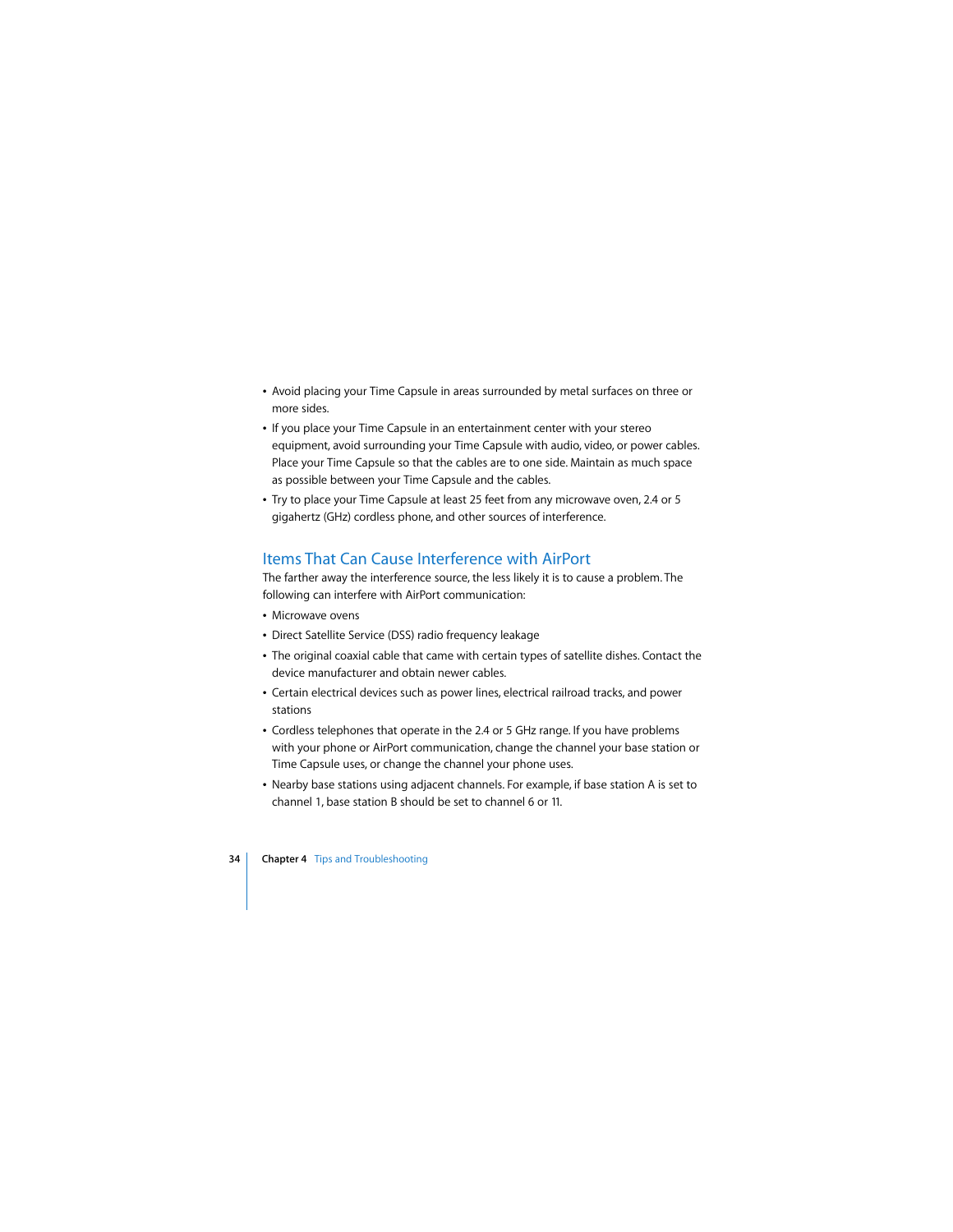# <span id="page-34-1"></span><span id="page-34-0"></span>**<sup>5</sup> Learning More, Service, and Support**

You can find more information about using your Time Capsule on the web and in onscreen help.

## **Online Resources**

For the latest information about the Time Capsule, go to www.apple.com/airport.

To register your Time Capsule (if you didn't do it when you installed the software on the Time Capsule CD), go to www.apple.com/register.

For AirPort support information, forums with product-specific information and feedback, and the latest Apple software downloads, go to www.apple.com/support/ airport.

For support outside of the United States, go to www.apple.com/support, and then choose your country from the pop-up menu.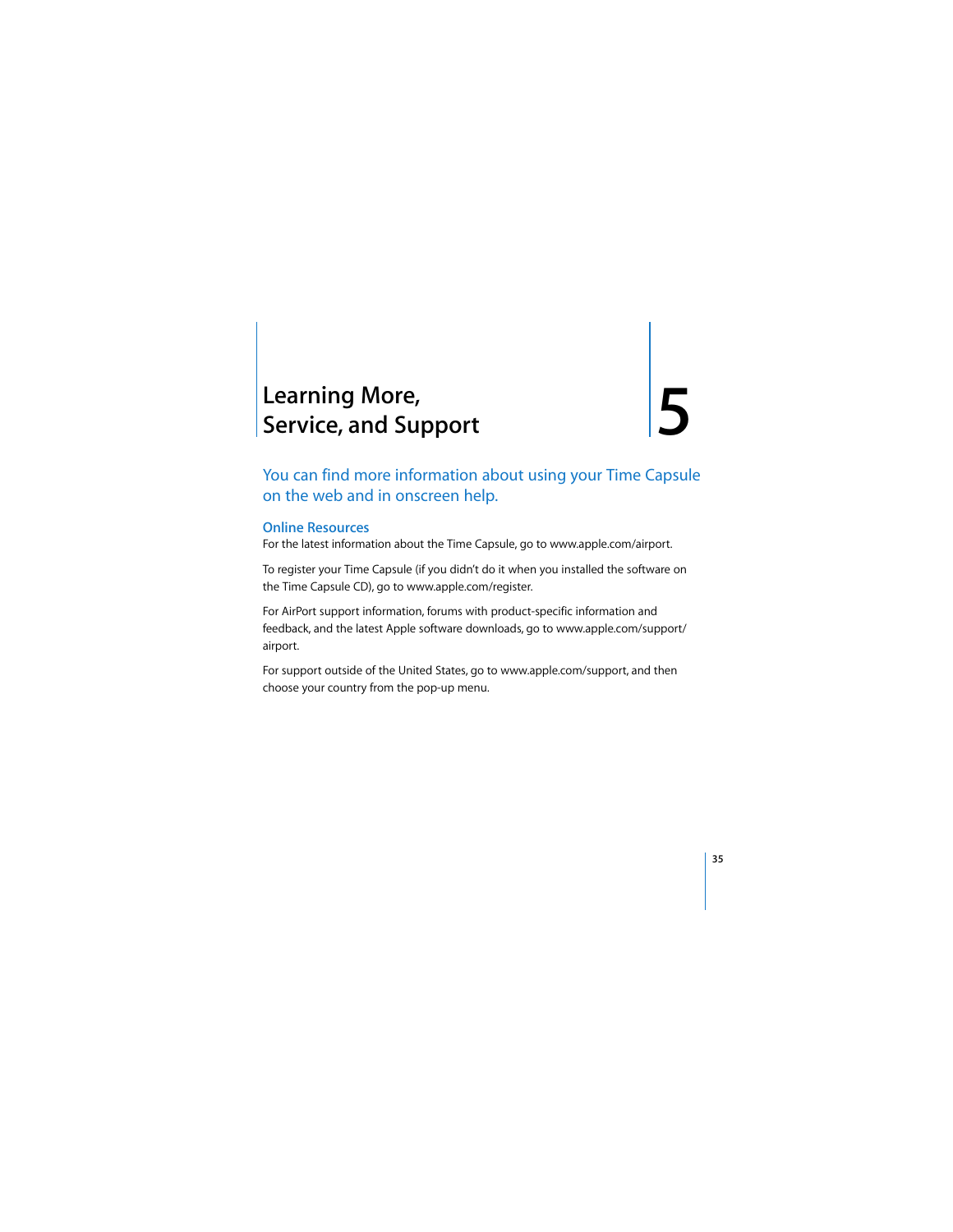#### **Onscreen Help**

■ To learn more about using AirPort Utility with your Time Capsule, open AirPort Utility and choose Help > AirPort Utility Help.

#### **Obtaining Warranty Service**

If your Time Capsule appears to be damaged or doesn't function properly, please follow the advice in this booklet, the onscreen help, and the online resources.

If your Time Capsule still doesn't function, go to www.apple.com/support for information about getting warranty service.

#### **Finding the Serial Number of Your Time Capsule**

The serial number is printed on the bottom of your Time Capsule.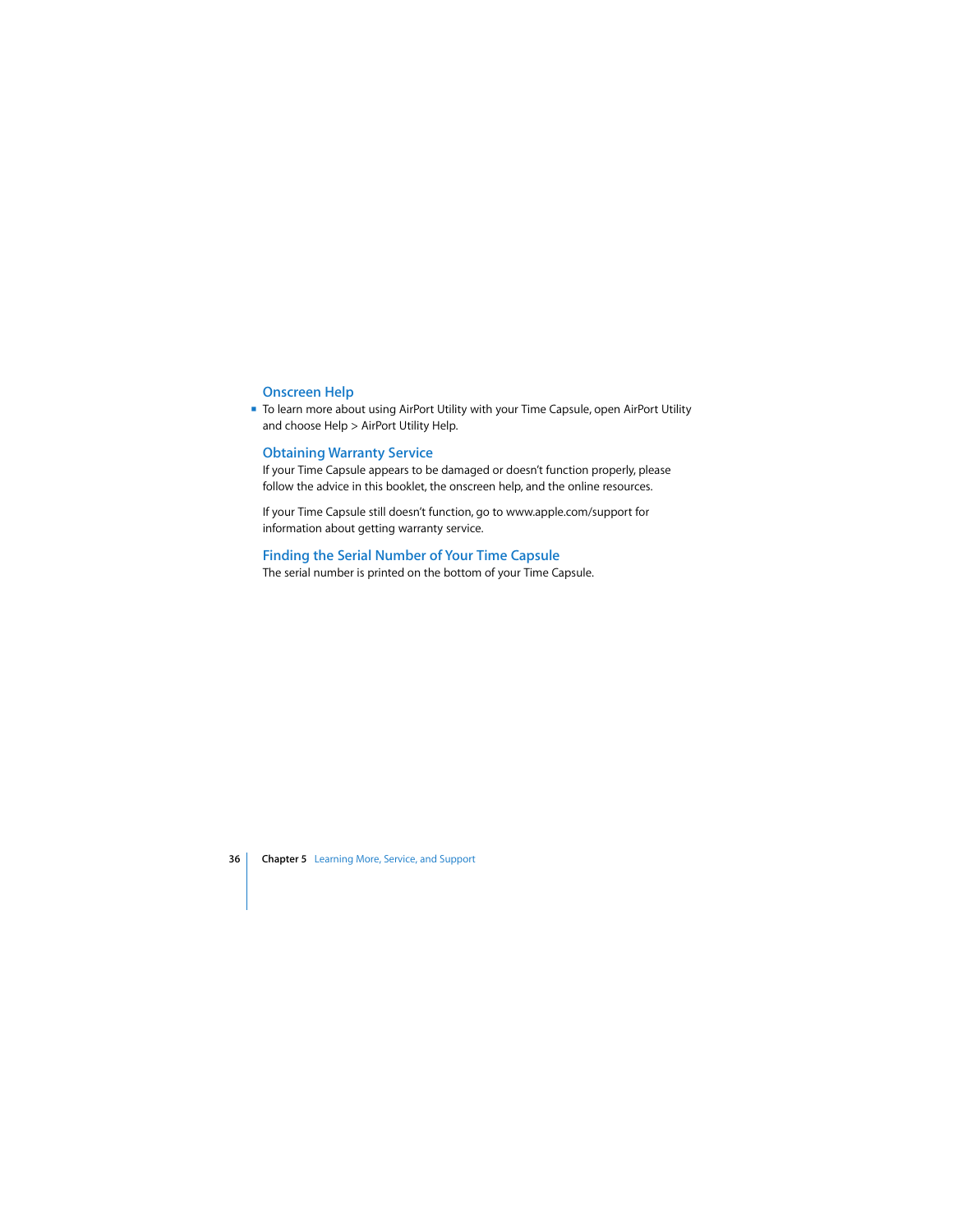# <span id="page-36-0"></span>**Time Capsule Specifications and Safety Guidelines**

#### **Time Capsule Specifications**

- Â *Frequency Band:* 2.4 and 5 GHz
- Â *Radio Output Power:* 20 dBm (nominal)
- Â *Standards:* 802.11 DSSS 1 and 2 Mbps standard, 802.11a, 802.11b, 802.11g specifications, and a draft 802.11n specification

#### **Interfaces**

- 1 RJ-45 10/100/1000Base-T Gigabit Ethernet WAN  $($
- 3 RJ-45 10/100/1000Base-T Gigabit Ethernet LAN (<-->>
- Universal Serial Bus (USB  $\dot{\Psi}$ ) 2.0
- 802.11 a/b/g/n AirPort Extreme wireless

#### **Environmental Specifications**

- Â *Operating Temperature:* 32° F to 95° F (0° C to 35° C)
- Â *Storage Temperature:* –13° F to 140° F (–25° C to 60° C)
- Â *Relative Humidity (Operational):* 20% to 80% relative humidity
- Â *Relative Humidity (Storage):* 10% to 90% relative humidity, noncondensing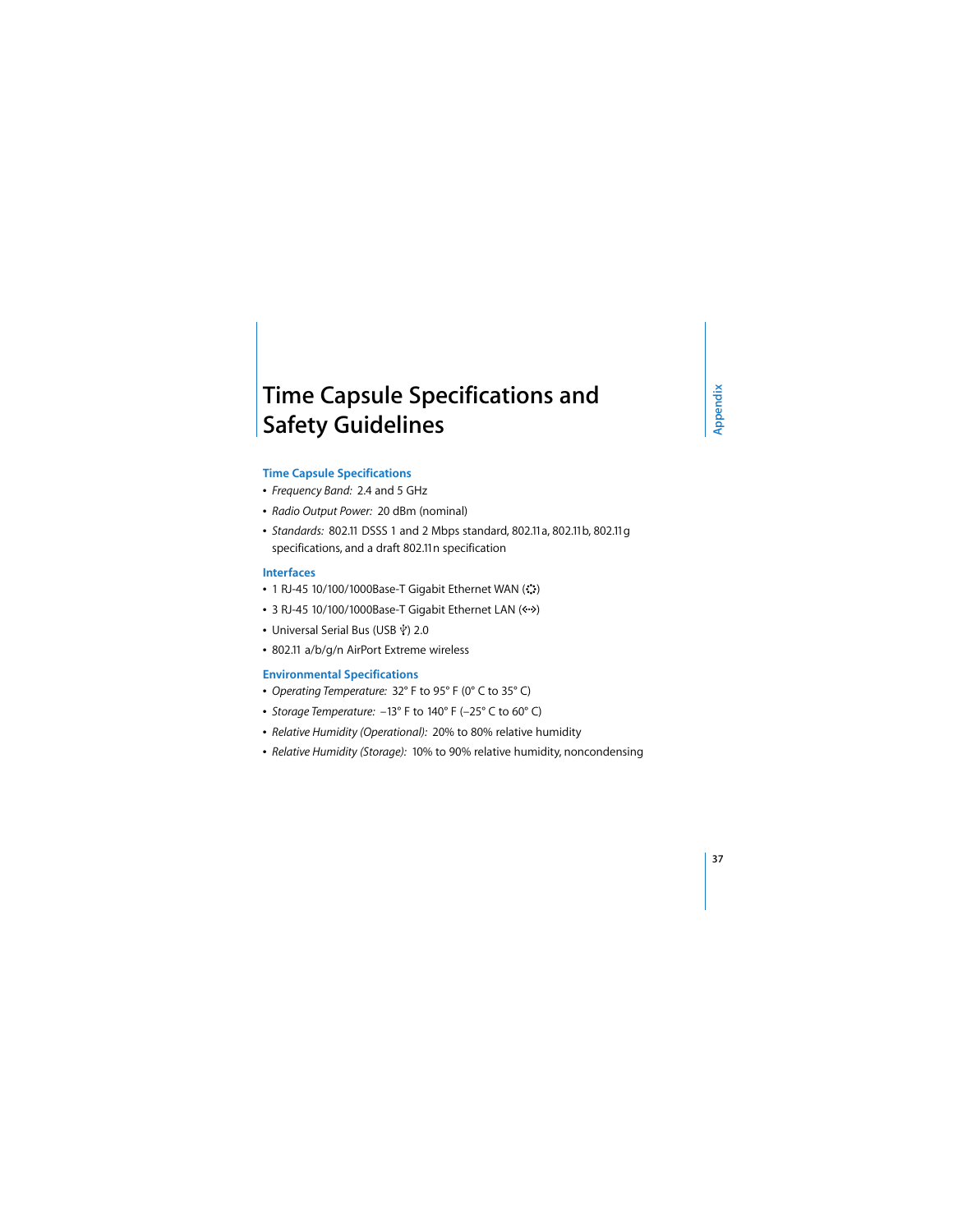#### **Size and Weight**

- Â *Length:* 7.75 inches (197.0 mm)
- *Width: 7.75* inches (197.0 mm)
- Â *Height:* 1.43 inches (36.33 mm)
- Weight: 3.5 pounds (1.6 kilograms)

#### **Hardware Media Access Control (MAC) Addresses**

The Time Capsule has two hardware addresses printed on the bottom of the case:

- AirPort ID: The address used to identify the Time Capsule on a wireless network.
- *Ethernet ID:* You may need to provide this address to your ISP to connect your Time Capsule to the Internet.

### **Using Your Time Capsule Safely**

- The only way to shut off power completely to your Time Capsule is to disconnect it from the power source.
- When connecting or disconnecting your Time Capsule, always hold the plug by its sides. Keep fingers away from the metal part of the plug.
- Your Time Capsule should not be opened for any reason, even when it's unplugged. If your Time Capsule needs service, see ["Learning More, Service, and Support" on](#page-34-1)  [page 35.](#page-34-1)
- Never force a connector into a port. If the connector and port don't join with reasonable ease, they probably don't match. Make sure that the connector matches the port and that you've positioned the connector correctly in relation to the port.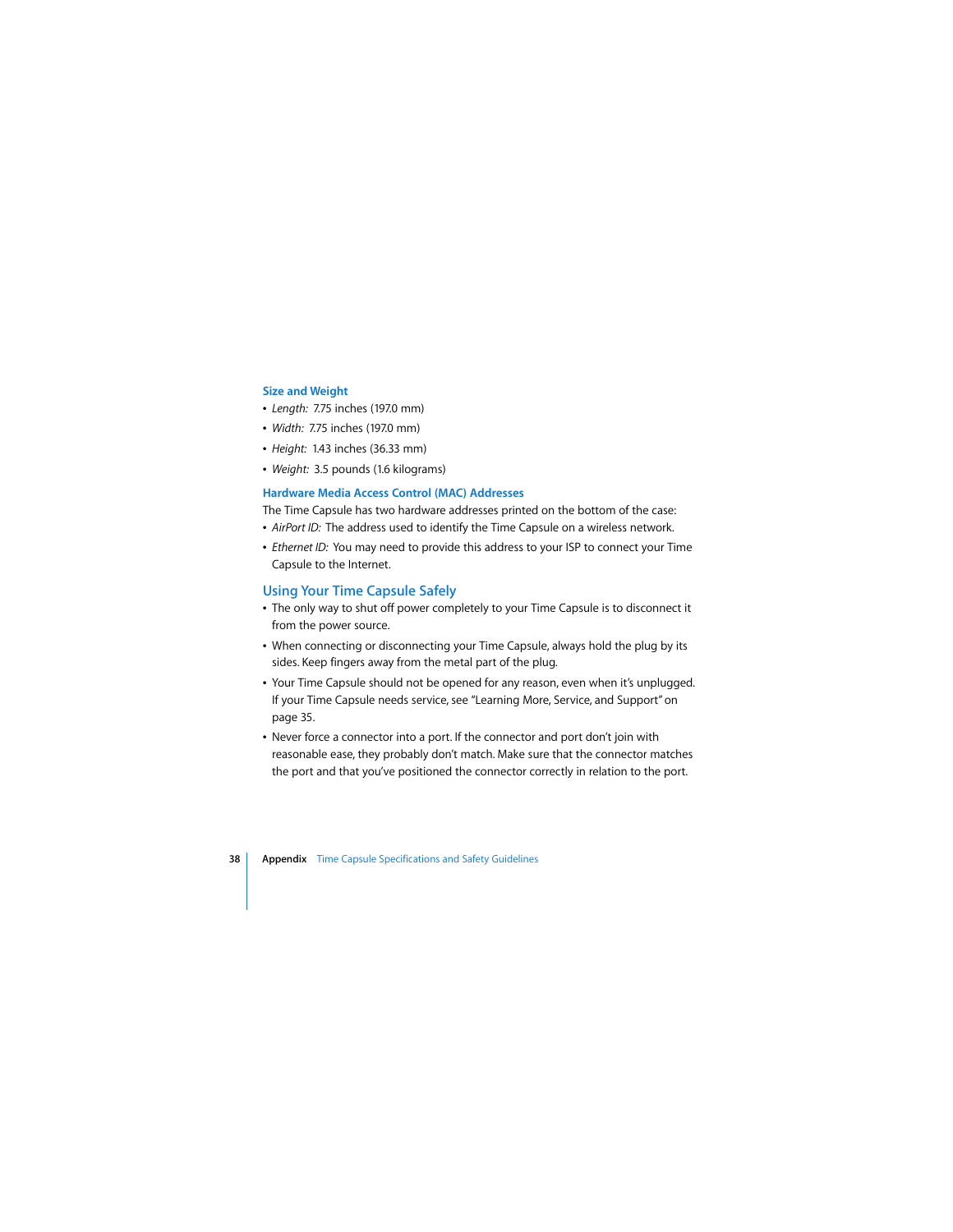#### **About Operating and Storage Temperatures**

• When you are using your Time Capsule, it is normal for the case to get warm. The Time Capsule case functions as a cooling surface that transfers heat from inside the unit to the cooler air outside.

#### **Avoid Wet Locations**

*WARNING:* To reduce the chance of shock or injury, do not use your Time Capsule in or near water or wet locations.

- Keep your Time Capsule away from sources of liquid, such as drinks, washbasins, bathtubs, shower stalls, and so on.
- Protect your Time Capsule from direct sunlight and rain or other moisture.
- Take care not to spill any food or liquid on your Time Capsule. If you do, unplug it before cleaning up the spill.
- Do not use your Time Capsule outdoors. The Time Capsule is an indoor product.

#### **Do Not Make Repairs Yourself**

*WARNING:* Do not attempt to open your Time Capsule or disassemble it. You run the risk of electric shock and voiding the limited warranty. No user-serviceable parts are inside.

#### **About Handling**

Your Time Capsule may be damaged by improper storage or handling. Be careful not to drop your Time Capsule when transporting it.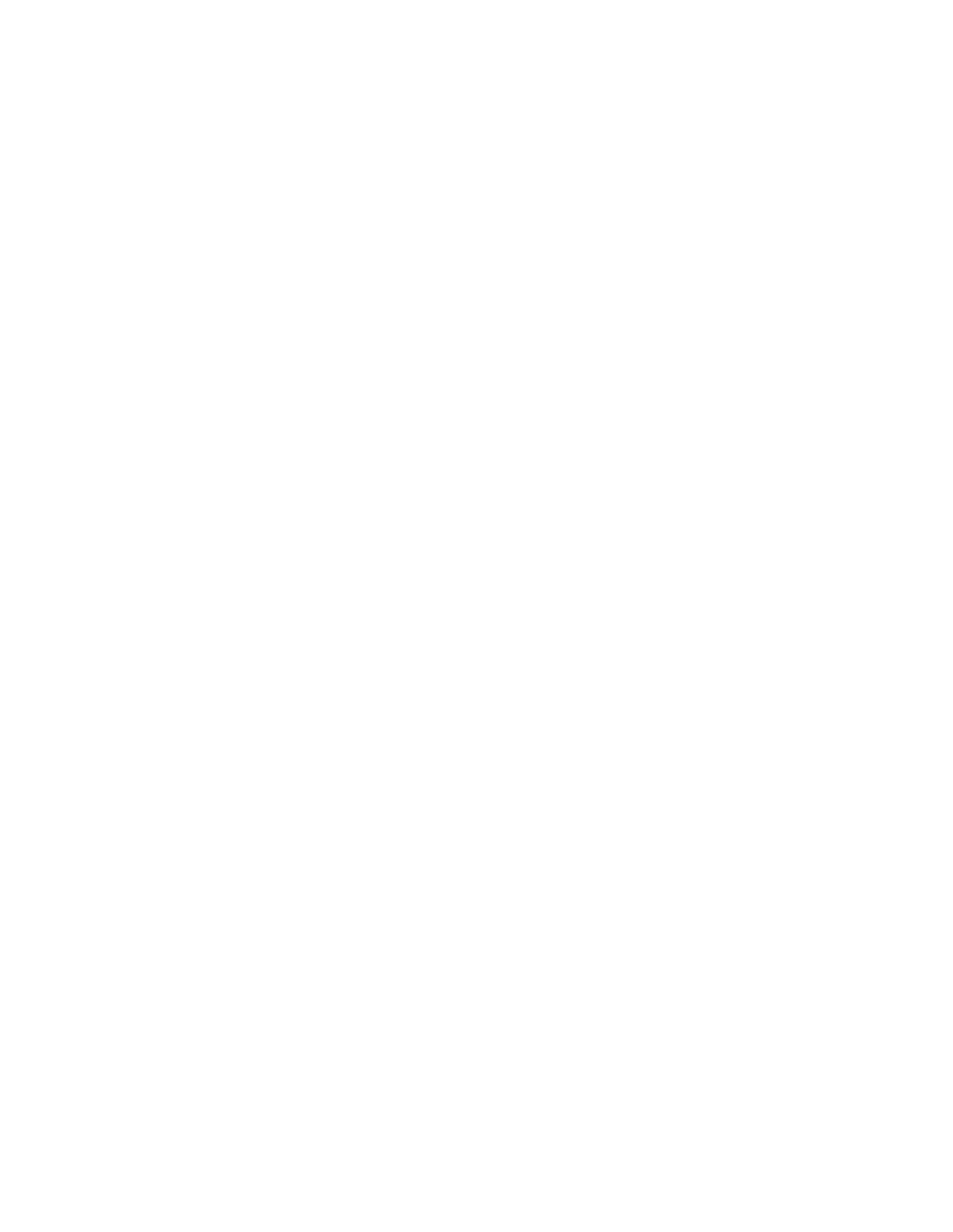#### **Regulatory Compliance Information**

#### **Wireless Radio Use**

This device is restricted to indoor use due to its operation in the 5.15 to 5.25 GHz frequency range to reduce the potential for harmful interference to cochannel Mobile Satellite systems.

Cet appareil doit être utilisé à l'intérieur.

#### **Exposure to Radio Frequency Energy**

The radiated output power of this device is well below the FCC radio frequency exposure limits. However, this device should be operated with a minimum distance of at least 20 cm between its antennas and a person's body and the antennas used with this transmitter must not be co-located or operated in conjunction with any other antenna or transmitter subject to the conditions of the FCC Grant.

#### **FCC Declaration of Conformity**

This device complies with part 15 of the FCC rules. Operation is subject to the following two conditions: (1) This device may not cause harmful interference, and (2) this device must accept any interference received, including interference that may cause undesired operation. See instructions if interference to radio or television reception is suspected.

#### **Radio and Television Interference**

This computer equipment generates, uses, and can radiate radio-frequency energy. If it is not installed and used properly—that is, in strict accordance with Apple's instructions—it may cause interference with radio and television reception.

This equipment has been tested and found to comply with the limits for a Class B digital device in accordance with the specifications in Part 15 of FCC rules. These specifications are designed to provide reasonable

protection against such interference in a residential installation. However, there is no guarantee that interference will not occur in a particular installation.

You can determine whether your computer system is causing interference by turning it off. If the interference stops, it was probably caused by the computer or one of the peripheral devices.

If your computer system does cause interference to radio or television reception, try to correct the interference by using one or more of the following measures:

- **Turn the television or radio antenna until the** interference stops.
- Move the computer to one side or the other of the television or radio.
- Move the computer farther away from the television or radio.
- Plug the computer into an outlet that is on a different circuit from the television or radio. (That is, make certain the computer and the television or radio are on circuits controlled by different circuit breakers or fuses.)

If necessary, consult an Apple Authorized Service Provider or Apple. See the service and support information that came with your Apple product. Or, consult an experienced radio/television technician for additional suggestions.

*Important:* Changes or modifications to this product not authorized by Apple Inc. could void the EMC compliance and negate your authority to operate the product.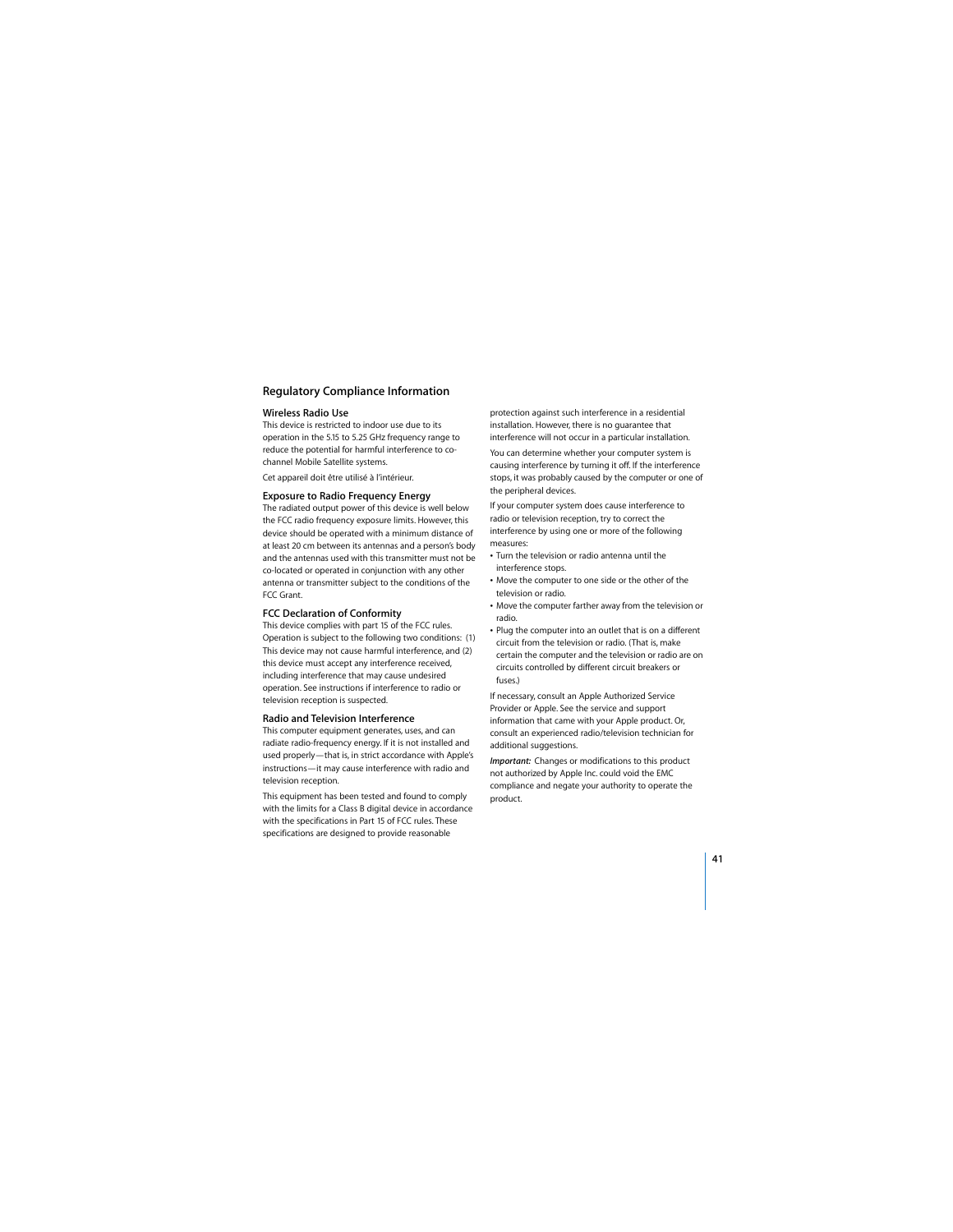This product was tested for FCC compliance under conditions that included the use of Apple peripheral devices and Apple shielded cables and connectors between system components. It is important that you use Apple peripheral devices and shielded cables and connectors between system components to reduce the possibility of causing interference to radios, television sets, and other electronic devices. You can obtain Apple peripheral devices and the proper shielded cables and connectors through an Apple-authorized dealer. For non-Apple peripheral devices, contact the manufacturer or dealer for assistance.

*Responsible party (contact for FCC matters only) Apple Inc., Corporate Compliance, 1 Infinite Loop M/S 26-A, Cupertino, CA 95014-2084.*

#### **Industry Canada Statement**

This Class B device meets all requirements of the Canadian interference-causing equipment regulations.

Cet appareil numérique de la Class B respecte toutes les exigences du Règlement sur le matériel brouilleur du Canada.

#### **VCCI Class B Statement**

情報処理装置等雷波障害白主規制について

この装置は、情報処理装置等雷波障害白主規制協議 会(VCCI)の基準に基づくクラスB情報技術装置で す。この装置は家庭環境で使用されることを目的と していますが、この装置がラジオやテレビジョン受 信機に近接して使用されると、受信障害を引き起こ すことがあります。

取扱説明書に従って正しい取扱をしてください。

#### **Europe—EU Declaration of Conformity**

For more information, see www.apple.com/euro/ compliance.

#### **European Union — Disposal Information**



This symbol means that according to local laws and regulations your product should be disposed of separately from household waste. When this product reaches its end of life, take it to a collection point designated by local authorities. Some collection points accept products for free. The separate collection and recycling of your product at the time of disposal will help conserve natural resources and ensure that it is recycled in a manner that protects human health and the environment.

#### **Disposal and Recycling Information**

This product has an internal battery. Please dispose of it according to your local environmental laws and guidelines. For information about Apple's recycling program, go to www.apple.com/environment.

*California:* The coin cell battery in your product contains perchlorates. Special handling and disposal may apply. Refer to www.dtsc.ca.gov/hazardouswaste/ perchlorate.

*Deutschland:* Dieses Gerät enthält Batterien. Bitte nicht in den Hausmüll werfen. Entsorgen Sie dieses Gerätes am Ende seines Lebenszyklus entsprechend der maßgeblichen gesetzlichen Regelungen.

*Nederlands:* Gebruikte batterijen kunnen worden ingeleverd bij de chemokar of in een speciale batterijcontainer voor klein chemisch afval (kca) worden gedeponeerd.

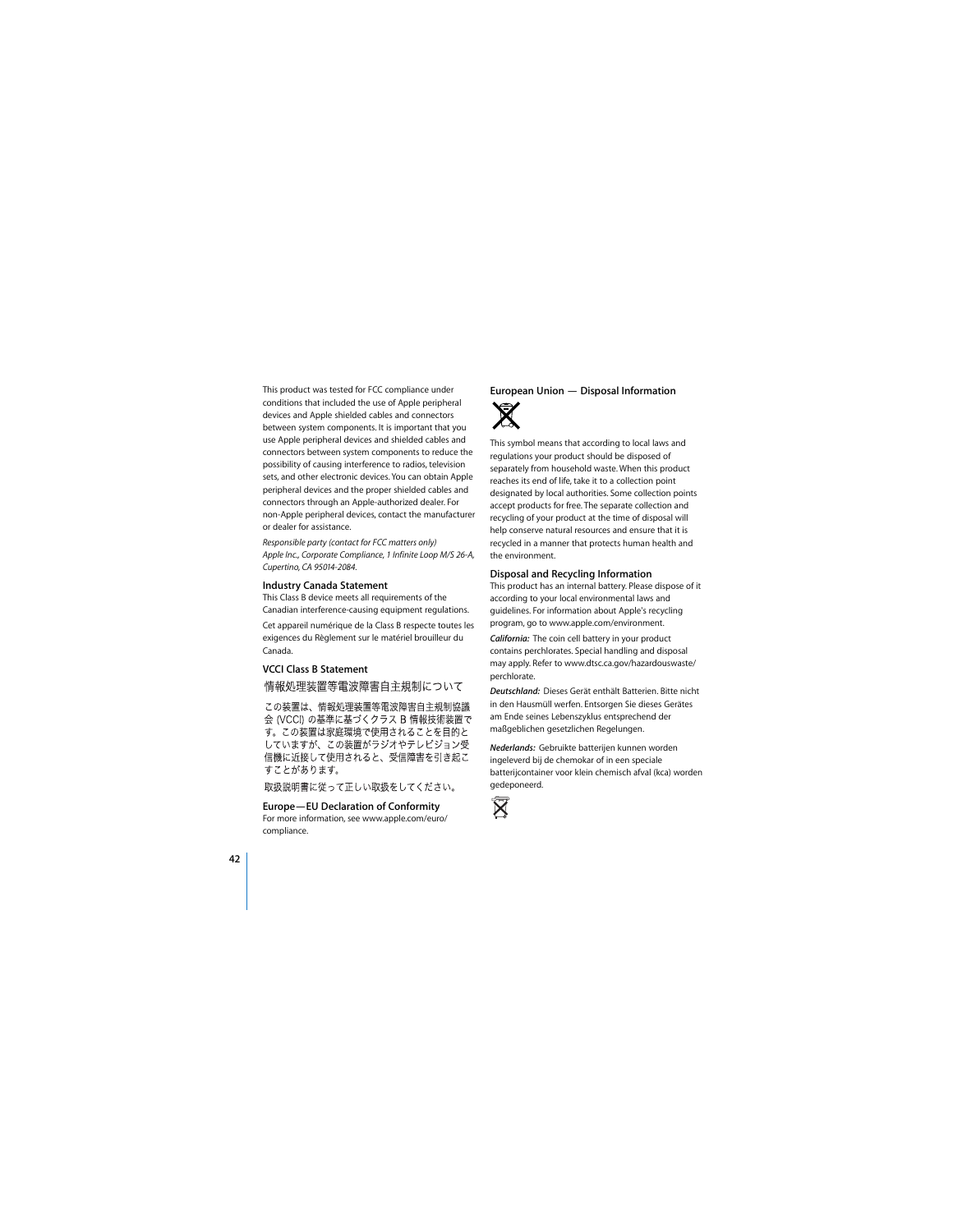*Taiwan:*



廢雷池諸回收

#### **Singapore Wireless Certification**

Complies with **IDA** Standards DR00063

#### 中国

| 有毒或<br>有害物质     | 零部件      |          |         |  |
|-----------------|----------|----------|---------|--|
|                 | 电路板      | 附件       | 电源适配器   |  |
| 铅 (Pb)          | X        | X        | X       |  |
| 汞 (Hg)          | O        | Ō        | $\circ$ |  |
| 镉(Cd)           | O        | Ō        | Ó       |  |
| 六价铬<br>(Cr, VI) | O        | Ō        | Ó       |  |
| 多溴联苯<br>(PBB)   | $\Omega$ | $\Omega$ | Ó       |  |
| 多溴二苯醚<br>(PBDE) | O        | $\Omega$ | Ó       |  |

Q: 表示该有毒有害物质在该部件所有均质材料中的含量均在 SI/T 11363-2006 规定的限量要求以下。

X: 表示该有毒有害物质至少在该部件的某一均质材料中的含 量超出 SJ/T 11363-2006 规定的限量要求。

根据中国电子行业标准 SJ/T11364-2006和相关的中国 政府法规、本产品及其某些内部或外部组件上可能带 有环保使用期限标识。取决于组件和组件制造商,产 品及其组件上的使用期限标识可能有所不同。组件上 的使用期限标识优先干产品上任何与之相冲突的或不 同的环保使用期限标识。

#### **Taiwan Warning Statements**

#### 於 24GHz 區域內操作之 無線設備的警告聲明

經型式認證合格之低功率射頻雷機,非經許可,公司、 商號或使用者均不得擅自變更頻率、加大功率或變更原 設計之特性及功能。低功率射頻雷機之使用不得影響飛 航安全及干擾合法通信;經發現有干擾現象時,應立即 停用,並改善至無干擾時方得繼續使用。前項合法通信 指依雷信法規定作業之無線雷通信。低功率射頻雷機須 忍受合法通信或工業、科學及醫療用雷波輻射性雷機設 備之干擾。

#### 於 5 25GHz 至 5 35GHz 區域內操作之 無線設備的警告擊明

工作頻率 5.250 ~ 5.350GHz 該頻段限於室內使用。

#### **Korea Warning Statements**

"당해 무선설비는 운용 중 전파혼신 가능성이 있음" "이 기기는 인명안전과 관련된 서비스에 사용할 수 없습니다"

B급 기기 (가정용 정보통신기기) 이 기기는 가정용으로 전자파적합등록을 한 기기로서 주거지역에서는 물론 모든지역에서 사용할 수 있습니다.

© 2008 Apple Inc. All rights reserved.

Apple, the Apple logo, AirPort, AirPort Express, AirPort Extreme, Bonjour, Macintosh, and Mac OS are trademarks of Apple Inc., registered in the U.S. and other countries. Apple TV, Finder, iPhone, Leopard, and Time Capsule are trademarks of Apple Inc.

Other product and company names mentioned herein may be trademarks of their respective companies.